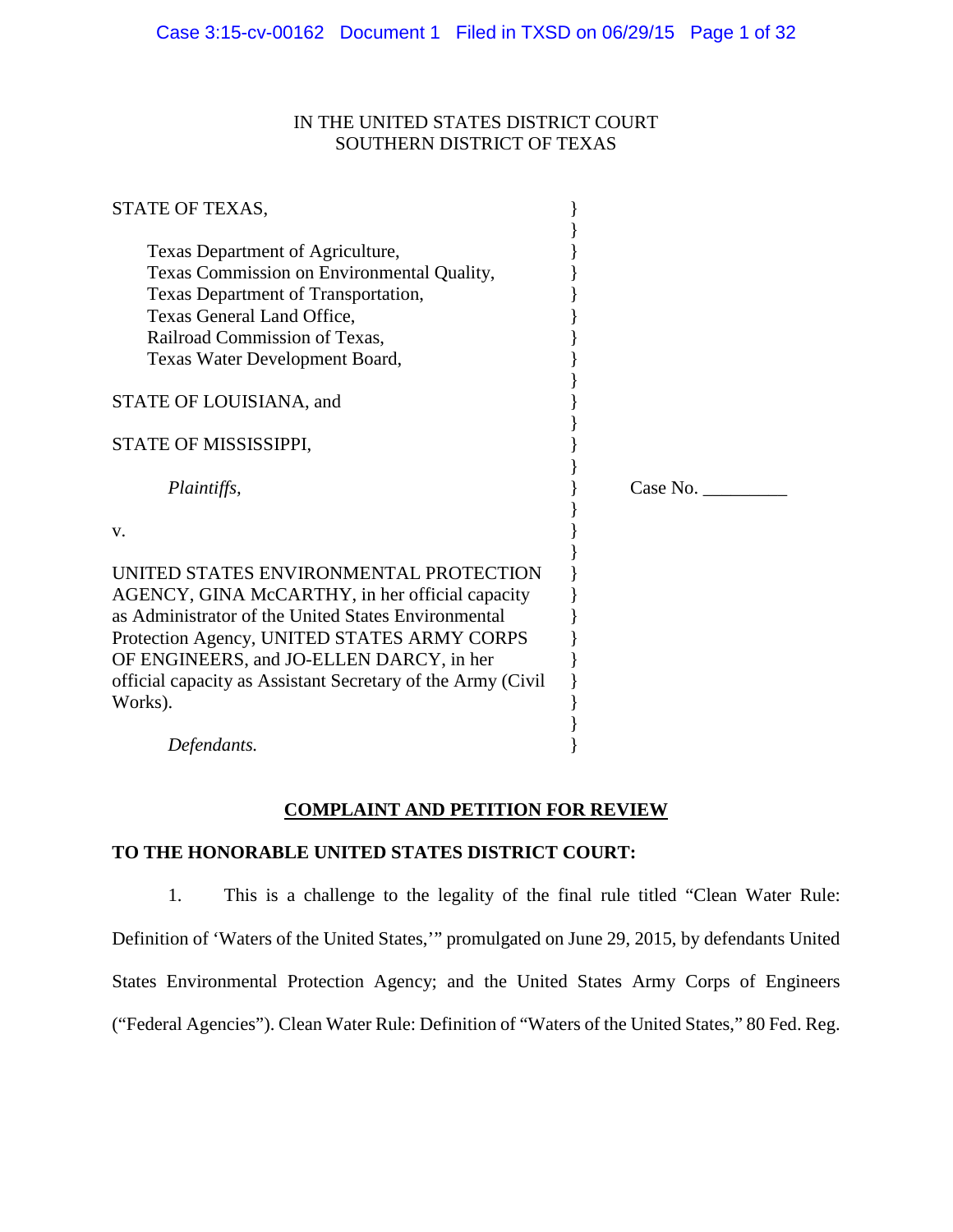#### Case 3:15-cv-00162 Document 1 Filed in TXSD on 06/29/15 Page 2 of 32

37,054 (June 29, 2015) (to be codified at 33 C.F.R. pt. 328 and 40 C.F.R. pts. 110, 112, 116, 117, 122, 230, 232, 300, 302, and 401) ("Final Rule").

2. The Final Rule is an unconstitutional and impermissible expansion of federal power over the states and their citizens and property owners. Whereas Congress defined the limits of its commerce power through the Clean Water Act to protect the quality of American waters, the Environmental Protection Agency and Army Corps of Engineers, through the Final Rule, are attempting to expand their authority to regulate water and land use by the states and their citizens. The success of protecting and improving the quality of American waters has come through the cooperative work of the states and the federal government. That success is threatened when administrative agencies attempt to substitute their judgment for decisions by Congress, the courts, and the states. Moreover, the very structure of the Constitution, and therefore liberty itself, is threatened when administrative agencies attempt to assert independent sovereignty and lawmaking authority that is superior to the states, Congress, and the courts.

3. The challenge is brought by the State of Texas, by and through its Attorney General, Ken Paxton, along with the Texas Department of Agriculture, Texas Commission on Environmental Quality, Texas Department of Transportation, Texas General Land Office, Railroad Commission of Texas, and Texas Water Development Board. The challenge is also brought by the State of Louisiana, by and through its Attorney General, Buddy Caldwell, and the State of Mississippi, by and through its Attorney General, Jim Hood.

4. The Final Rule amends the definition of "Waters of the United States" under the Federal Water Pollution Control Act, 33 U.S.C. §§ 1251 *et seq.* ("Clean Water Act" or "CWA"). A true and correct copy of the Final Rule is attached hereto at Exhibit A.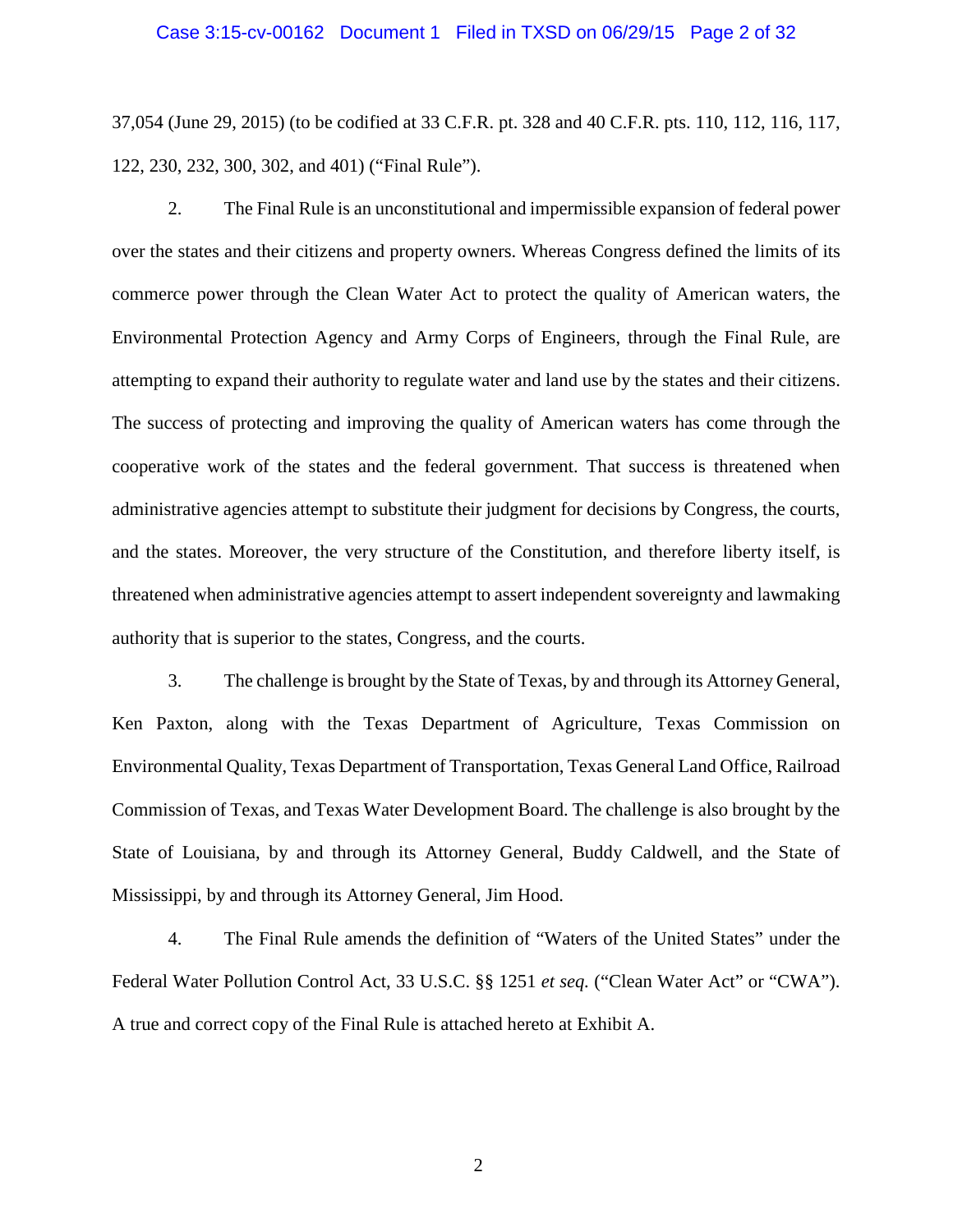#### Case 3:15-cv-00162 Document 1 Filed in TXSD on 06/29/15 Page 3 of 32

5. The Final Rule violates the Clean Water Act, the Administrative Procedure Act, and the United States Constitution, as noted below. Plaintiffs ask this Court to vacate the Final Rule, to enjoin the Federal Agencies from enforcing the Final Rule, and for any other relief as this Court deems proper.

# **I. PARTIES**

6. Plaintiffs are the State of Texas, along with the Texas Department of Agriculture, Texas Commission on Environmental Quality, Texas Department of Transportation, Texas General Land Office, Railroad Commission of Texas, and Texas Water Development Board; the State of Louisiana; and the State of Mississippi.

7. The State of Texas and its state agencies, by and through its Attorney General, bring this suit to assert the rights of the state and also on behalf of its citizens.<sup>1</sup>

8. The State of Louisiana, by and through its Attorney General, James D. "Buddy" Caldwell, brings this suit pursuant to authority vested in its Attorney General to "institute, prosecute, or intervene in any civil action or proceeding" as "necessary for the assertion or protection of any right or interest of the state." La. Const. Art. IV, Sec. 8. The State of Louisiana also brings this action as *parens patriae* for all Louisiana residents who are adversely affected by the Final Rule's violations of the Clean Water Act, the Administrative Procedure Act, and the United States Constitution.

9. The State of Mississippi, by and through its Attorney General, Jim Hood, brings this suit pursuant to authority vested in its Attorney General "to bring or defend a lawsuit on behalf of a state agency, the subject matter of which is of statewide interest" and "intervene and argue the constitutionality of any statute when notified of a challenge thereto." 7 Miss. Code § 7-5-1. The

<sup>1</sup> *See* Tex. Const. Art. 4, § 22; Tex. Gov't Code, Ch. 402; *see also* Tex H.B. 1, Art. IX, § 16.01, 82nd Tex. Leg., R.S. (2011).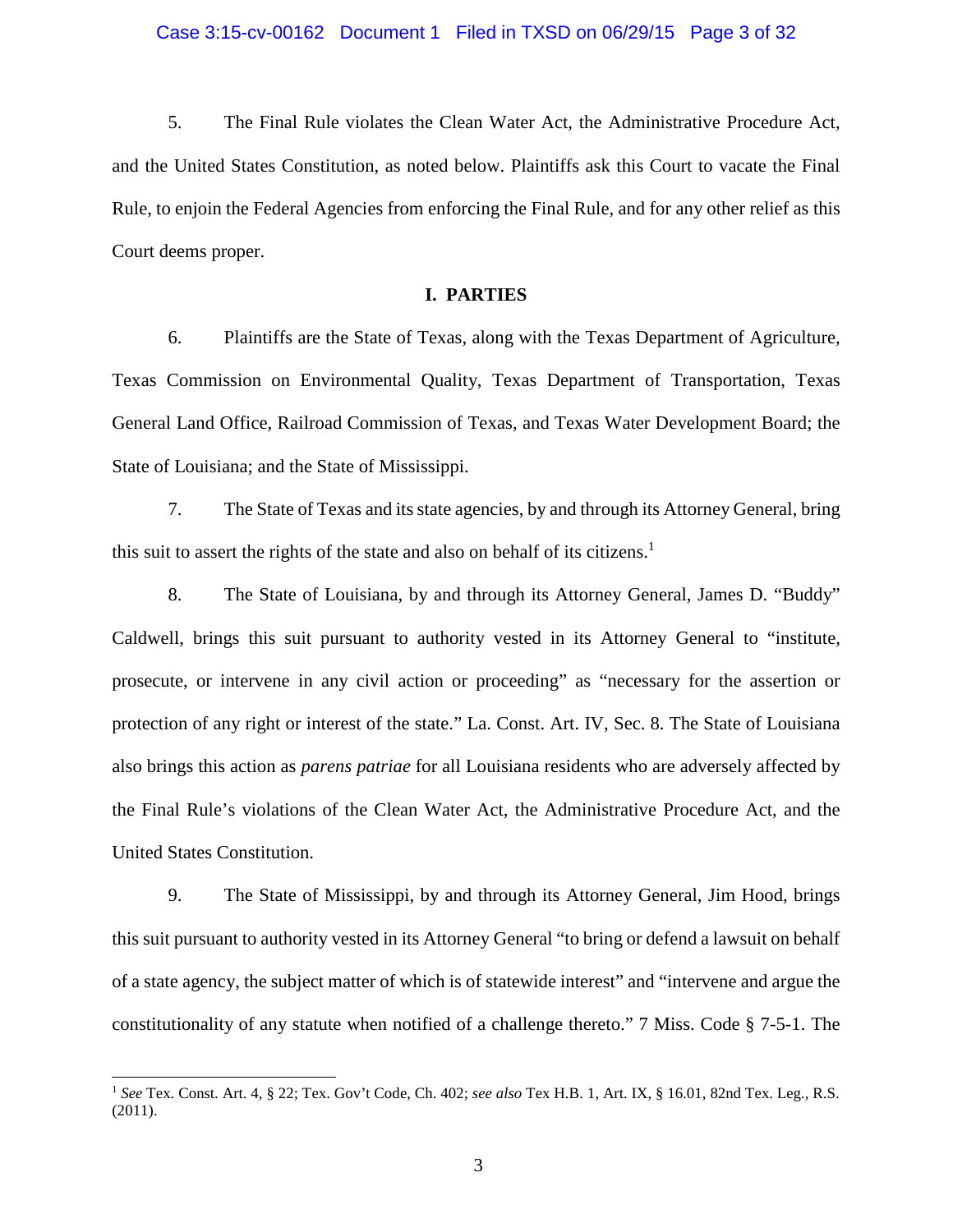#### Case 3:15-cv-00162 Document 1 Filed in TXSD on 06/29/15 Page 4 of 32

State of Mississippi also brings this action as *parens patriae* for all Mississippi residents who are adversely affected by the Final Rule's violations of the Clean Water Act, the Administrative Procedure Act, and the United States Constitution.

10. Defendant United States Environmental Protection Agency ("EPA") is a federal agency within the meaning of the Administrative Procedure Act ("APA"). *See* 5 U.S.C. § 551(1). Pursuant to the Clean Water Act, the EPA is provided with the authority, *inter alia*, to administer pollution control programs over navigable waters.

11. Defendant the Honorable Gina McCarthy is Administrator of the EPA and a signatory of the Final Rule.

12. Defendant United States Army Corps of Engineers ("Corps") is a federal agency within the meaning of the APA. *See* 5 U.S.C. § 551(1). The Corps, *inter alia*, administers the Clean Water Act's Section 404 program, regulating the discharge of dredged or fill material in navigable waters.

13. Defendant the Honorable Jo-Ellen Darcy is Assistant Secretary of the Army (Civil Works) and a signatory of the Final Rule.

#### **II. JURISDICTION AND VENUE**

14. This Court has jurisdiction over this action by virtue of 28 U.S.C. §§ 1331 (federal question), 2202 (further necessary relief), and 5 U.S.C. §§ 701–706 (APA). There is a present and actual controversy between the parties, and Plaintiffs are challenging a final agency action pursuant to 5 U.S.C. §§ 551(13), and 704. The Court may issue further necessary relief pursuant to 28 U.S.C. § 2202, 5 U.S.C. §§ 706(1), 706(2)(A) and (C), as well as pursuant to its general equitable powers.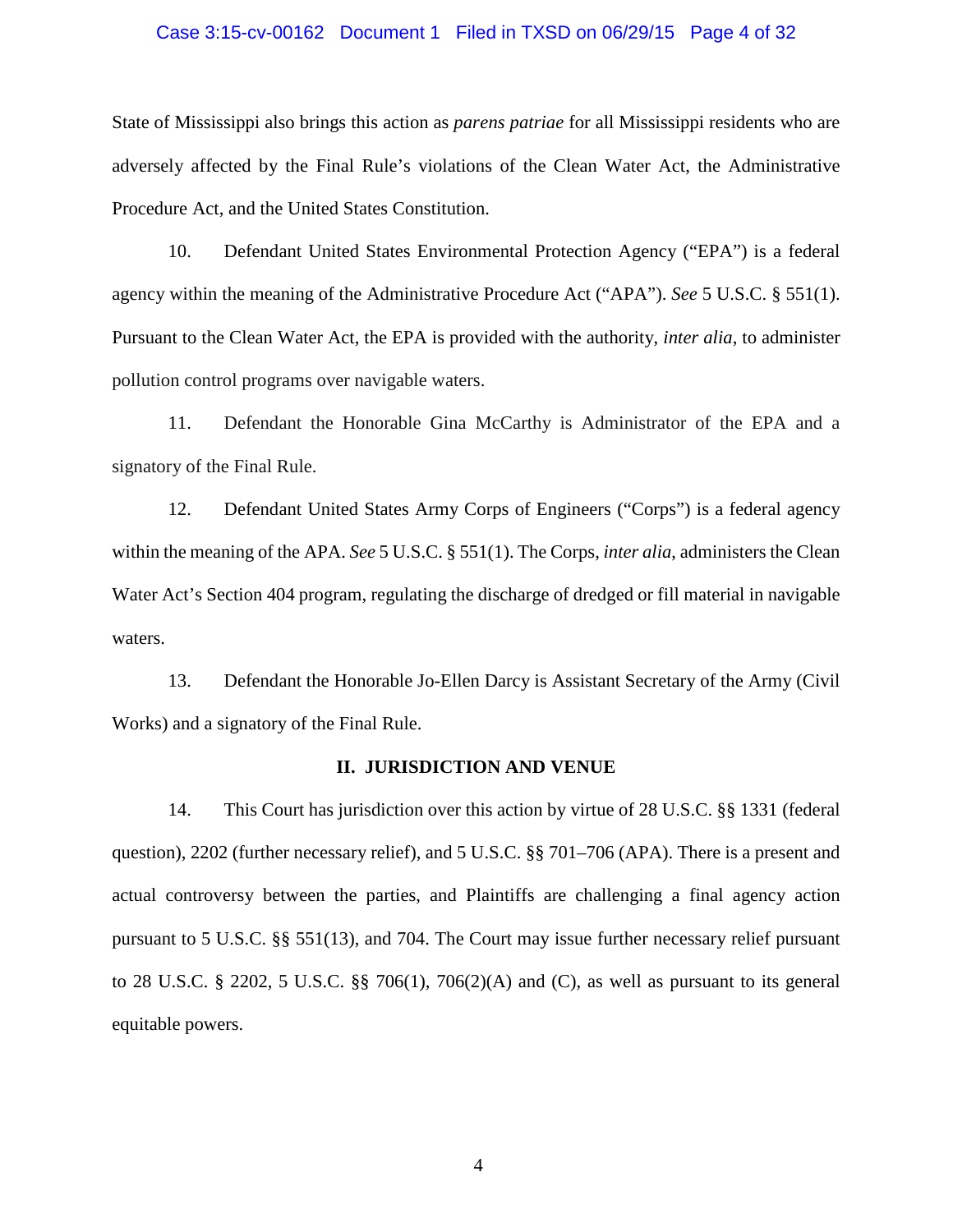#### Case 3:15-cv-00162 Document 1 Filed in TXSD on 06/29/15 Page 5 of 32

15. Venue is proper in this Court pursuant to 28 U.S.C. § 1391(e)(1)(C), because (1) Defendants are either (a) agencies or instrumentalities of the United States or (b) officers or employees of the United States, acting in their official capacities; (2) Plaintiff State of Texas and its agencies are residents of the Southern District of Texas;<sup>2</sup> and (3) no real property is involved in this action.

16. Because there may be a dispute between the parties as to whether original jurisdiction to review the Final Rule lies in this Court, pursuant to 28 U.S.C. § 1331, or in the U.S. Court of Appeals for the Fifth Circuit, pursuant to 33 U.S.C. § 1369(b)(1), and because the deadline for a circuit court petition for review of this agency action is only 120 days, *id*., Plaintiffs have out of an abundance of caution—filed a petition in the U.S. Court of Appeals for the Fifth Circuit, to challenge the Final Rule on similar grounds as those asserted herein. Such "dual filing" is common and prudent when jurisdiction may be disputed, and "careful lawyers must apply for judicial review [in the court of appeals] of anything even remotely resembling" an action reviewable under section 509(b)(1), *see Am. Paper Inst. v. EPA*, 882 F.2d 287, 288 (7th Cir. 1989), even when they believe that jurisdiction may lie elsewhere. *See Cent. Hudson Gas & Elec. Corp. v. EPA*, 587 F.2d 549, 554 (2nd Cir. 1978) (complaint filed in district court and petition filed in circuit court "as a precaution").

#### **III. BACKGROUND**

#### **A. The Clean Water Act Maintains the States' Regulatory Authority Over Land and Water**

17. When Congress enacted the Clean Water Act Amendments of 1972, it made abundantly clear its goal to grant primary regulatory authority over land and waters to the States:

> It is the policy of the Congress to recognize, preserve, and protect the primary responsibilities and rights of States to prevent, reduce, and eliminate pollution, to plan the development and use . . . of land and water

<sup>2</sup> *See Delaware v. Bender*, 370 F. Supp. 1193, 1200 (D. Del. 1974).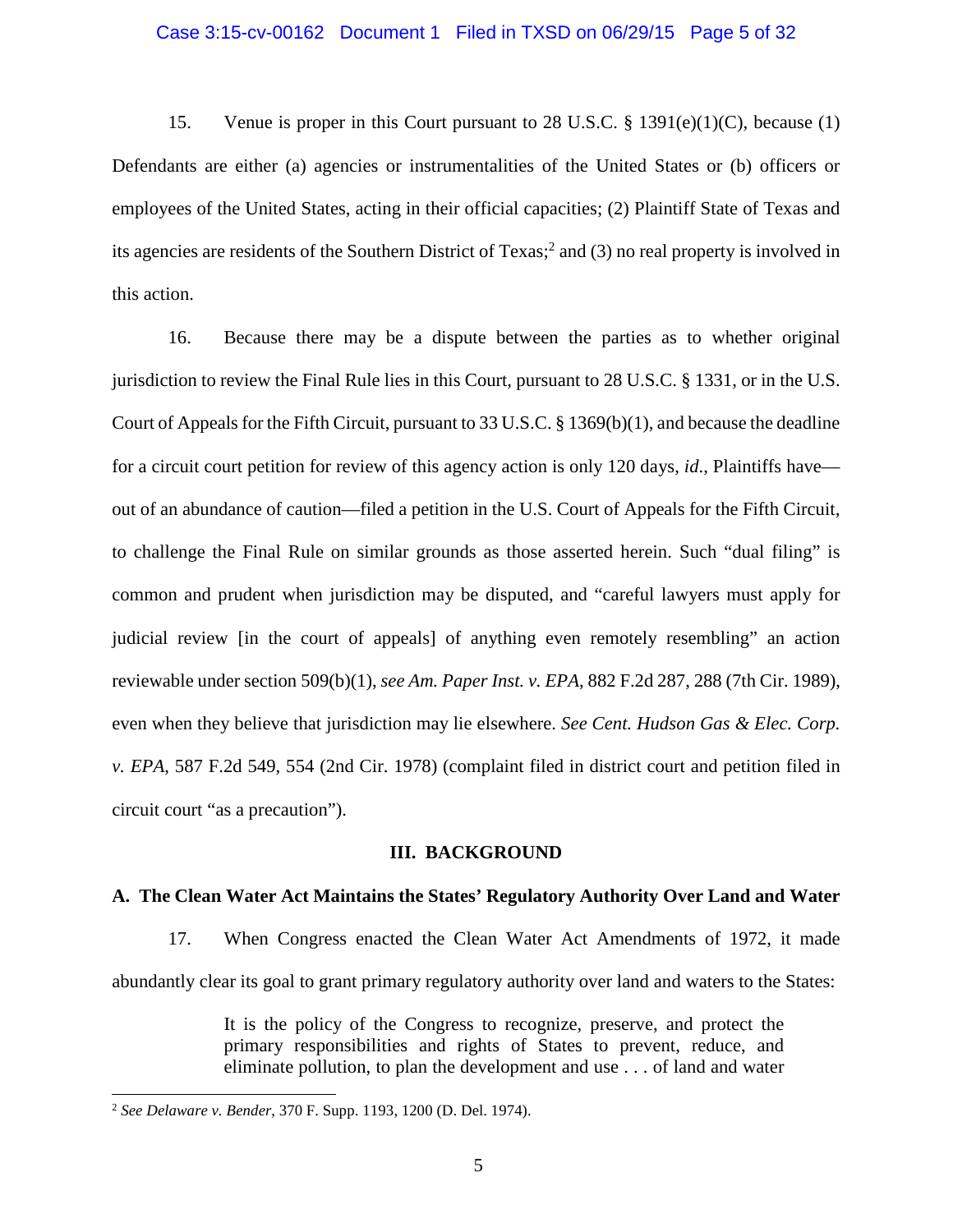#### Case 3:15-cv-00162 Document 1 Filed in TXSD on 06/29/15 Page 6 of 32

resources, and to consult with the Administrator in the exercise of his authority under this chapter.

33 U.S.C. § 1251(b).

18. The Clean Water Act does, however, grant limited authority to the Federal Agencies to regulate the discharge of certain materials into "navigable waters." *See*, *e.g.*, 33 U.S.C. § 1251(a), 1342(a), 1344(a).

19. Congress defined "navigable waters" as "the waters of the United States, including the territorial seas." 33 U.S.C. § 1362(7).

20. The meaning of "the waters of the United States" is significant, because it establishes, among other things, the waters for which the Federal Agencies can require Water Quality Standards ("WQS") and Total Maximum Daily Loads ("TMDLs"); the waters for which the Federal Agencies can administer permitting programs like the National Pollutant Discharge Elimination System ("NPDES") and section 404 dredge or fill permitting programs; and the waters for which the Federal Agencies can require state certifications for any discharge activity.

21. Obtaining a discharge permit is an expensive and uncertain endeavor that can take years of processing and cost hundreds of thousands of dollars. *See* U.S.C. §§ 1342, 1344. But discharging into a "water of the United States" without a permit can subject any person to civil penalties of up to \$37,500 per violation, per day, as well as criminal penalties. *See Hanousek v. United States*, 528 U.S. 1102, 1103 (2000); *see also* 33 U.S.C. §§ 1311, 1319, 1365; 74 Fed. Reg. 626, 627 (2009).

22. In general, a broader definition of "the waters of the United States" will place more waters under federal authority. On the other hand, a more limited definition of "the waters of the United States" will place more waters under state and local authority. Therefore, the meaning of "the waters of the United States" is significant because it defines the parameters of cooperative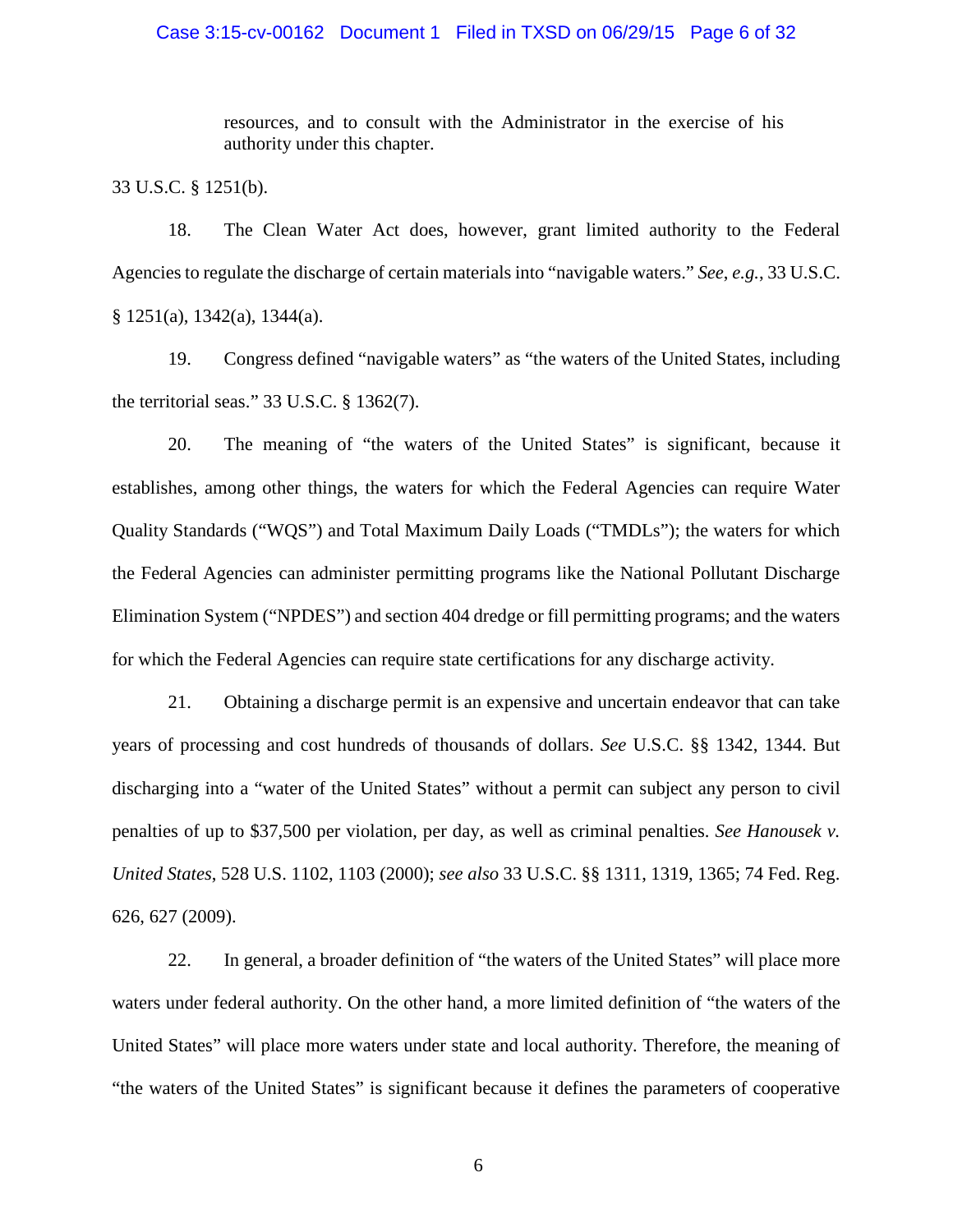#### Case 3:15-cv-00162 Document 1 Filed in TXSD on 06/29/15 Page 7 of 32

federalism under the Clean Water Act and determines whether Congress's wish "to recognize, preserve, and protect the primary responsibilities and rights of States to prevent, reduce, and eliminate pollution, to plan the development and use . . . of land and water resources" will be honored. 33 U.S.C. § 1251(b).

# **B. The Meaning of "the Waters of the United States"**

23. More than 100 years before the passage of the Clean Water Act Amendments of 1972, the Supreme Court defined the phrase "navigable waters of the United States" as "navigable in fact" interstate waters. *The Daniel Ball*, 10 Wall. 557, 563 (1871).

24. In 1974, the Corps issued a rule defining "navigable waters" as those waters that have been, are, or may be used for interstate or foreign commerce. 33 C.F.R. § 209.120(d)(1) (1974).

25. In 1986, the Corps issued another rulemaking, expanding its jurisdiction to include traditional navigable waters, tributaries of those waters, wetlands adjacent to those waters and tributaries, and waters used as habitat by migratory birds that either are protected by treaty or cross state lines. *See* Final Rule for Regulatory Programs of the Corps of Engineers, 51 Fed. Reg. 41,206 (Nov. 13, 1986).

26. From 1986 to 2015, the regulatory definition of "the waters of the United States" remained unchanged. *See* 33 C.F.R. 328 (1986). Markedly, during that time, the only development of the definition was in the judicial branch, where the Supreme Court took an increasingly narrow interpretation of what constitutes "the waters of the United States." *See Rapanos v. United States*, 547 U.S. 715 (2006); *Solid Waste Agency of N. Cook Cnty. v. Army Corps of Eng'rs*, 531 U.S. 159 (2001); *United States v. Riverside Bayview Homes, Inc.*, 474 U.S. 121 (1985).

# **i.** *Riverside Bayview*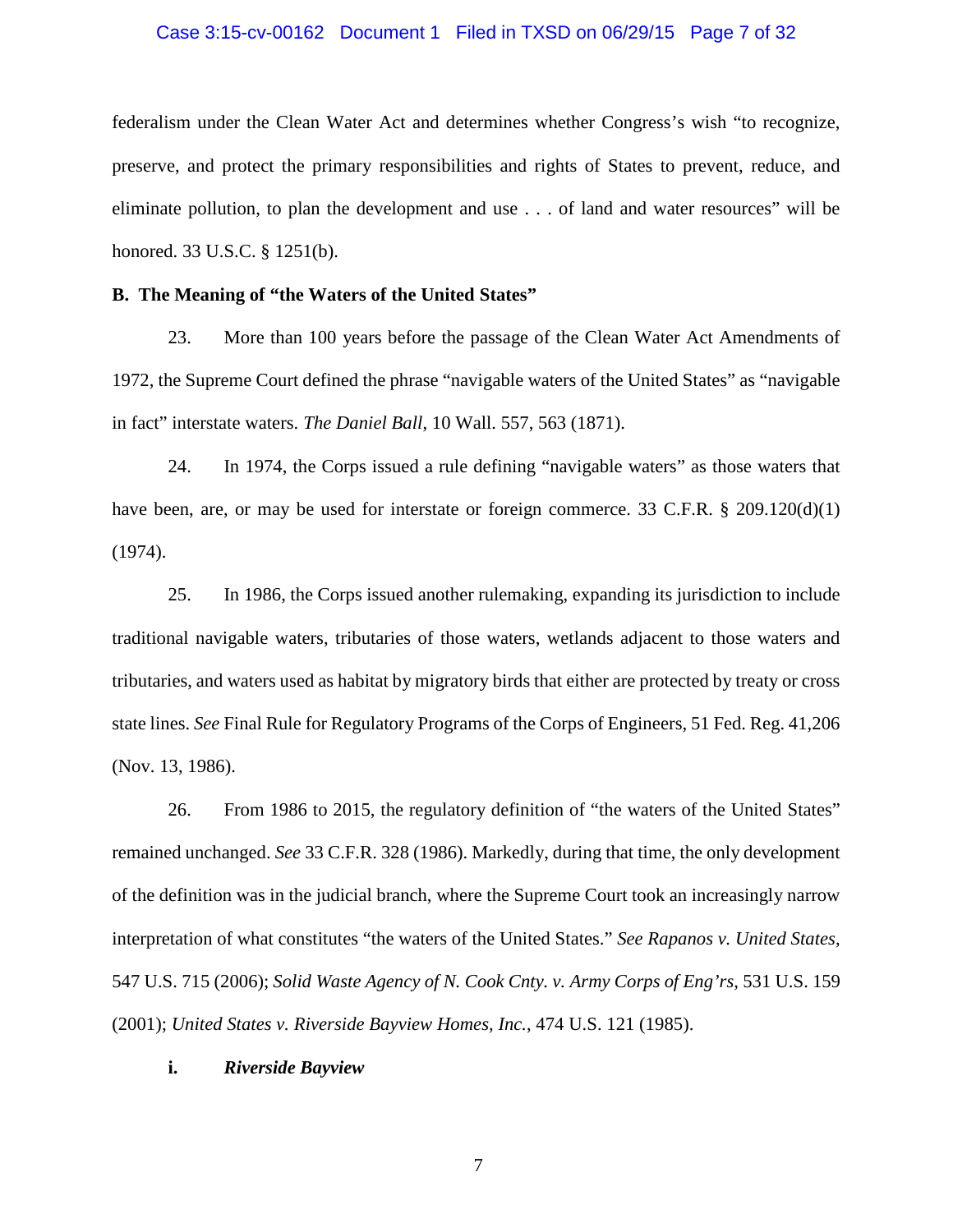#### Case 3:15-cv-00162 Document 1 Filed in TXSD on 06/29/15 Page 8 of 32

27. The Supreme Court first addressed the proper interpretation of "the waters of the United States" under the Clean Water Act in *United States v. Riverside Bayview Homes, Inc.*, 474 U.S. 121 (1985).

28. *Riverside Bayview* concerned a wetland that "was adjacent to a body of navigable water," because "the area characterized by saturated soil conditions and wetland vegetation extended beyond the boundary of respondent's property to . . . a navigable waterway." *Id*. at 131.

29. The Supreme Court upheld the Corps' interpretation of "the waters of the United States" to include wetlands that "actually abut[ted]" on traditional navigable waters, finding that "the Corps must necessarily choose some point at which water ends and land begins." *Id*. at 132.

## **ii.** *SWANCC*

30. Fifteen years later, in *Solid Waste Agency of Northern Cook County v. Army Corps of Engineers* ("*SWANCC*"), the Supreme Court rejected the Corps' assertion of jurisdiction over any waters "[w]hich are or would be used as habitat" by migratory birds. 531 U.S. 159, 164 (2001) (quoting 51 Fed. Reg. 41,217 (1986)). The Court held that the Clean Water Act cannot be read to confer jurisdiction over physically isolated, wholly intrastate waters. *Id*. at 168. The Court found that "[i]n order to rule for respondents here, we would have to hold that the jurisdiction of the Corps extends to ponds that are *not* adjacent to open water. But we conclude that the text of the statute will not allow this." *Id.*

31. Observing that "[i]t was the *significant nexus* between the wetlands and the 'navigable waters' that informed [the Court's] reading of the CWA in *Riverside Bayview*," the Court held that *Riverside Bayview* did not establish that federal jurisdiction "extends to ponds that are not adjacent to open water." *Id*. (emphasis added).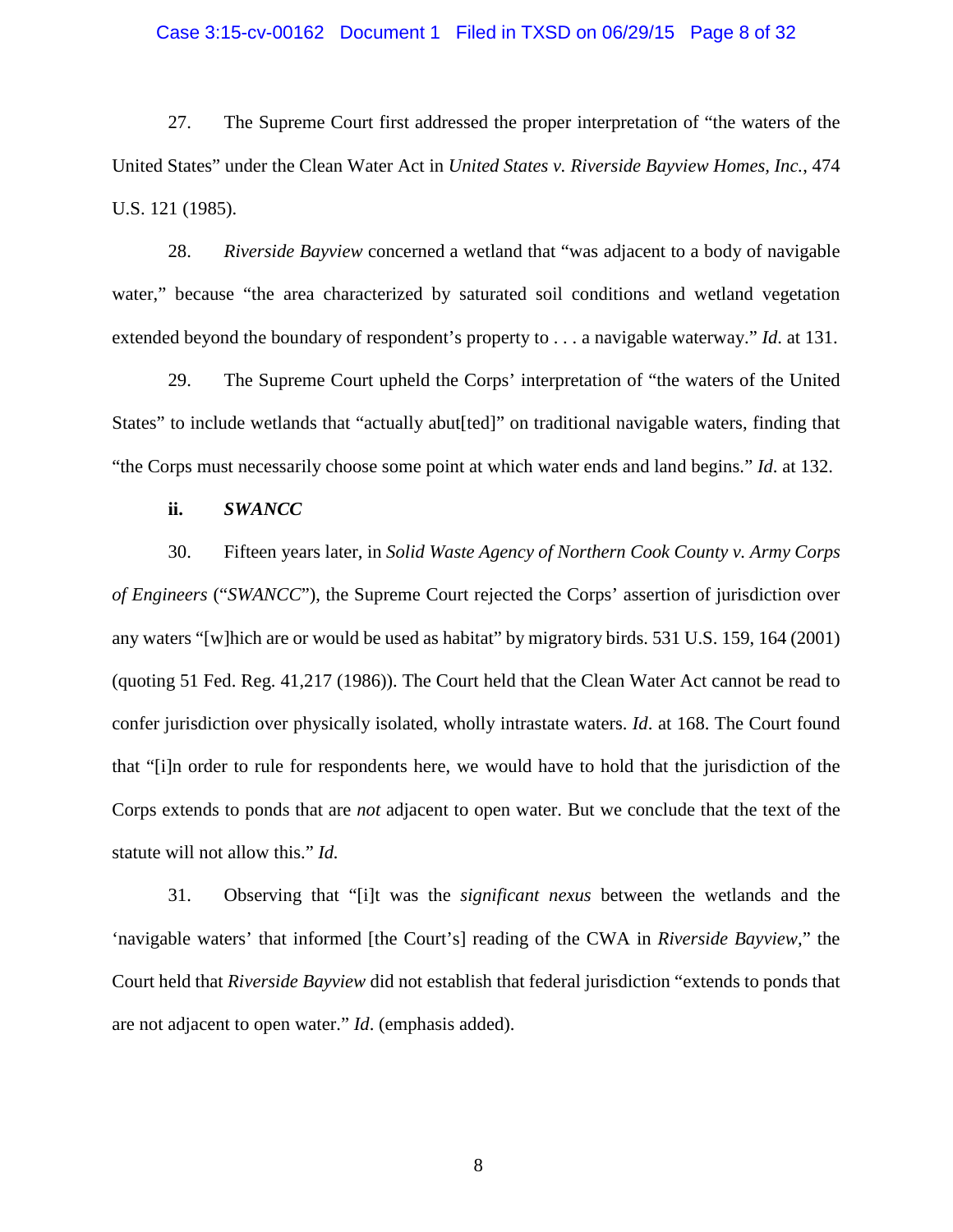#### Case 3:15-cv-00162 Document 1 Filed in TXSD on 06/29/15 Page 9 of 32

32. In *SWANCC*, the Court reiterated its holding in *Riverside Bayview* that federal jurisdiction extends to wetlands that actually abut navigable waters, because protection of these adjacent, actually-abutting wetlands was consistent with congressional intent to regulate wetlands that are "inseparably bound up with 'waters of the United States.'" *Id.* at 172 (quoting *Riverside Bayview*, 474 U.S. at 134).

#### **iii.** *Rapanos*

33. In *Rapanos v. United States*, 547 U.S. 715 (2006), the Supreme Court again rejected the Corps' assertion of expanded authority over non-navigable, intrastate waters that are not significantly connected to navigable, interstate waters. The Court emphasized that the traditional concept of "navigable waters" must inform and limit the construction of the phrase "the waters of the United States." *Rapanos* raised the question of whether wetlands that "lie near ditches or manmade drains that eventually empty into traditional navigable waters" are "waters of the United States." *Rapanos*, 547 U.S. at 729. The court of appeals held they were, but the Supreme Court held that they were not. *Id*. at 716–17. The Court's majority consisted of two opinions, both of which rejected the Corps' assertion of jurisdiction.

34. Citing the ordinary meaning of "the waters of the United States," the four-justice plurality held that "waters of the United States" include "only relatively permanent, standing or flowing bodies of water," such as "streams, oceans, rivers, lakes, and bodies of water forming geographical features." *Id*. at 732–33 (internal quotation marks omitted). The plurality found that in going beyond this "commonsense understanding" and classifying waters like "ephemeral streams," "wet meadows," "man-made drainage ditches" and "dry arroyos in the middle of the desert" as "waters of the United States," the Corps had stretched the statutory text "beyond parody." *Id*. at 734 (internal quotation marks omitted). The plurality also rejected the view that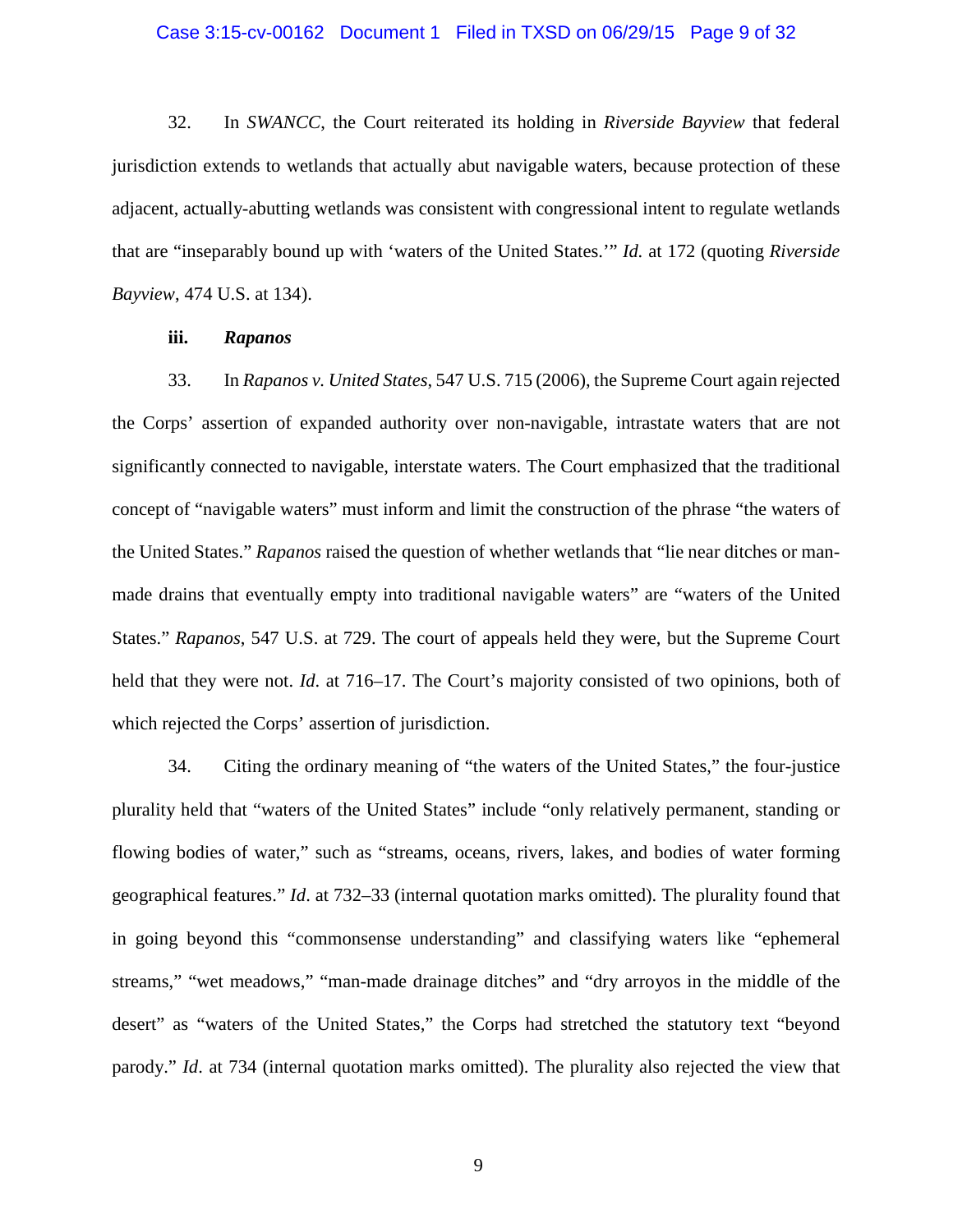#### Case 3:15-cv-00162 Document 1 Filed in TXSD on 06/29/15 Page 10 of 32

wetlands adjacent to ditches, when those ditches do not meet the definition of "waters of the United States," may nevertheless be subjected to federal regulation on the theory that they are "adjacent to" the remote "navigable waters" into which the ditches ultimately drain. *Id*. at 739–40.

35. Justice Kennedy concurred in the judgment, but noted that both the plurality and the dissent would expand CWA jurisdiction beyond permissible limits. He wrote that the plurality's coverage of "remote" wetlands with a surface connection to small streams would "permit application of the statute as far from traditional federal authority as are the waters it deems beyond the statute's reach" (i.e., wetlands near to, but lacking a continuous surface connection with, navigable-in-fact waters). *Id.* at 776–77 (Kennedy, J., concurring in the judgment). This, he said, was "inconsistent with the Act's text, structure, and purpose." *Id*. at 776 (Kennedy, J., concurring in the judgment). As for the dissent, Justice Kennedy said the Act "does not extend so far" as to "permit federal regulation whenever wetlands lie alongside a ditch or drain, however remote and insubstantial, that eventually may flow into traditional navigable waters." *Id*. at 778– 79 (Kennedy, J., concurring in the judgment). As a result, Justice Kennedy rejected both sides' jurisdictional theories, refuting tests that rely on mere hydrologic connections to, and mere proximity to, navigable waters or features that drain into them.

36. Justice Kennedy employed a different test. In his view, the Corps may deem a water or wetland "a 'navigable water' under the Act" if it has a "significant nexus" to a traditional navigable water. *Id*. at 767 (Kennedy, J., concurring in the judgment). For "wetlands adjacent to navigable-in-fact waters," Justice Kennedy thought there is a "reasonable inference of ecologic interconnection" that is sufficient to sustain the Corps' "assertion of jurisdiction for those wetlands . . . by showing adjacency alone." *Id*. at 780 (Kennedy, J., concurring in the judgment). Justice Kennedy also said the Corps "may choose to identify categories of tributaries that, due to their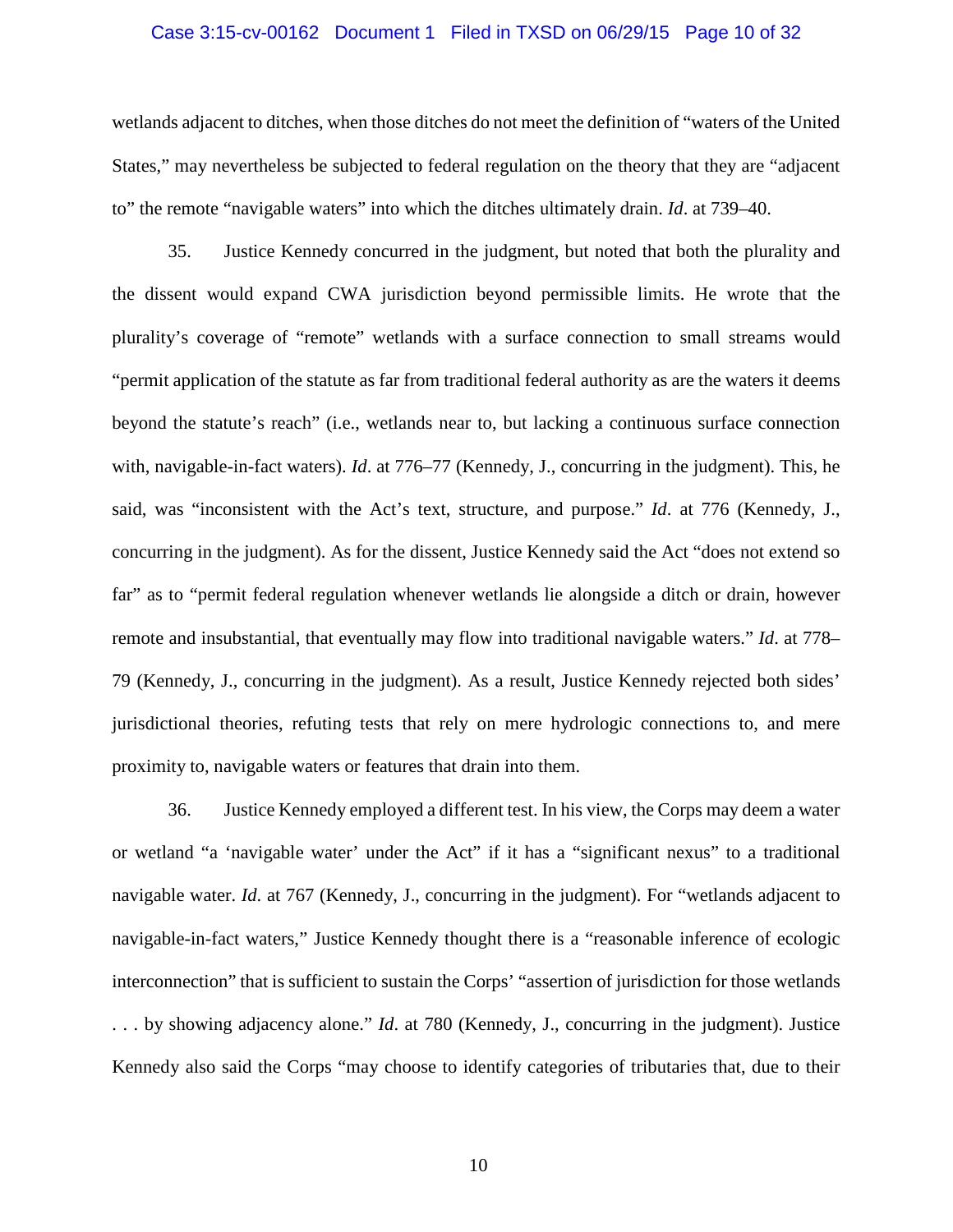#### Case 3:15-cv-00162 Document 1 Filed in TXSD on 06/29/15 Page 11 of 32

volume of flow (either annually or on average), their proximity to navigable waters, or other relevant considerations, are significant enough that wetlands adjacent to them are likely . . . to perform important functions for an aquatic system incorporating navigable waters." *Id*. at 781 (Kennedy, J., concurring in the judgment). But the Federal Agencies' regulations, which allow "regulation of drains, ditches, and streams remote from any navigable-in-fact water and carrying only minor water volumes toward it," were so broad that they could not be "the determinative measure of whether adjacent wetlands are likely to play an important role in the integrity" of traditional navigable waters. *Id*. "Indeed, in many cases wetlands adjacent to tributaries covered by this standard might appear little more related to navigable-in-fact waters than were the isolated ponds held to fall beyond the Act's scope in *SWANCC*." *Id*. at 781–82 (Kennedy, J., concurring in the judgment). Given the over-breadth of the regulations, Justice Kennedy concluded that the Corps "must establish a significant nexus on a case-by-case basis when it seeks to regulate wetlands based on adjacency to non-navigable tributaries." *Id*. at 782 (Kennedy, J., concurring in the judgment).

37. Neither the plurality opinion nor Justice Kennedy's opinion in *Rapanos* repudiated any aspect of the *SWANCC* or *Riverside Bayview* decisions.

# **C. Despite Contrary Precedent, the Federal Agencies Redefine "Waters of the United States" to Expand Clean Water Act Jurisdiction**

38. On April 21, 2014, the Federal Agencies published for comment "Definition of 'Waters of the United States' Under the Clean Water Act." *See* 79 Fed. Reg. 22,188 (proposed April 21, 2014) (to be codified at 33 C.F.R. pt. 328 and 40 C.F.R. pts. 110, 112, 116, 117, 122, 230, 232, 300, 302, and 401) ("Proposed Rule").

39. The stated purpose for the rulemaking is to "defin[e] the scope of waters protected under the [CWA], in light of the statute, science, Supreme Court decisions . . . and the agencies'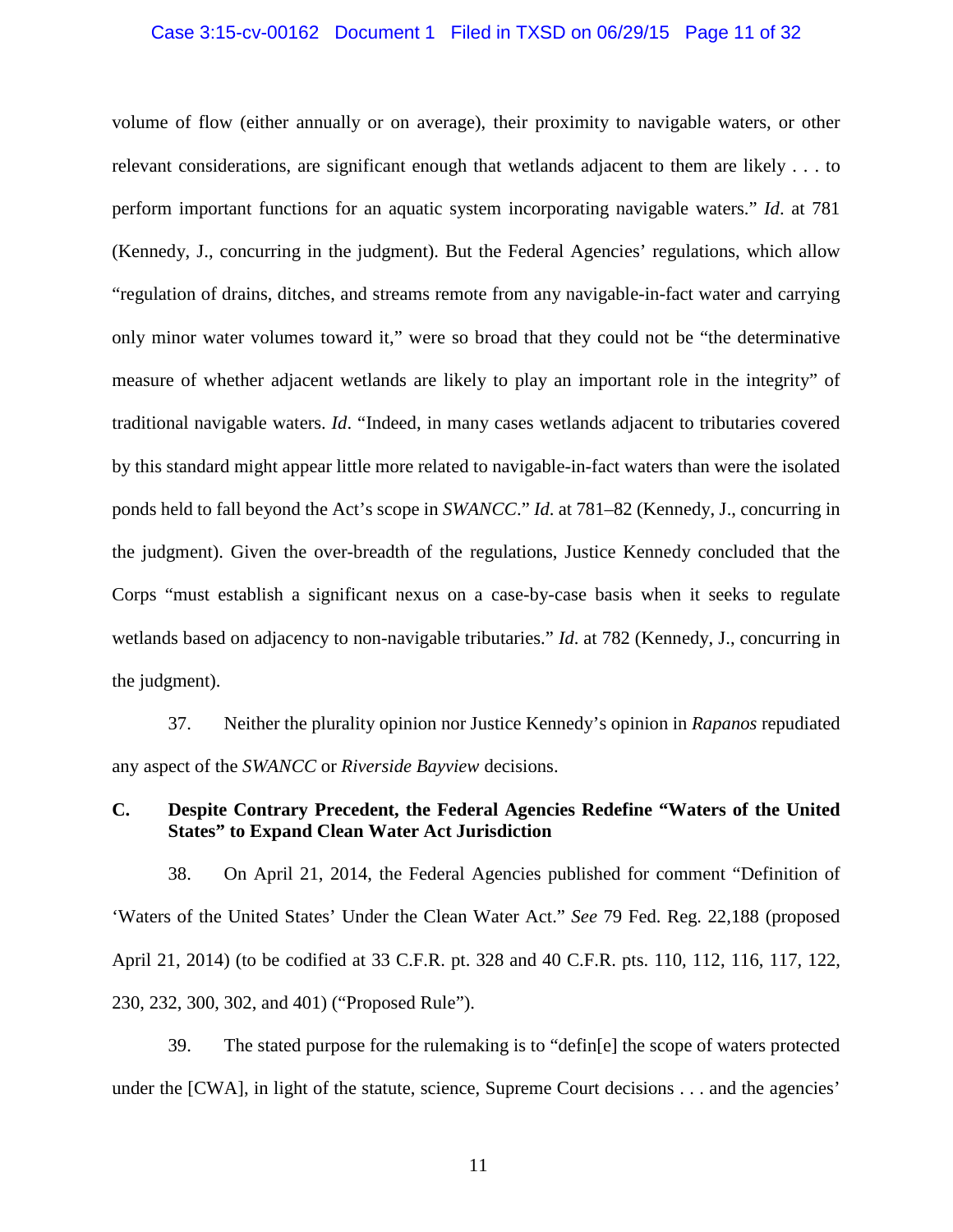#### Case 3:15-cv-00162 Document 1 Filed in TXSD on 06/29/15 Page 12 of 32

technical expertise." Final Rule at 37,054*.* The Federal Agencies assert that the rule will "increase CWA program predictability and consistency by clarifying the scope of "waters of the United States" protected under the Act." *Id.*

40. On May 27, 2015, Administrator McCarthy and Assistant Secretary Darcy took final agency action when they signed the Final Rule.

41. On June 29, 2015, the Final Rule was published in the Federal Register. This Rule amends 33 C.F.R. § 328 as well as 40 C.F.R. §§ 110, 112 116, 117, 122, 230, 232, 300, 302, and 401, to be effective as of August 28, 2015. Accordingly, the Federal Agencies' promulgation of the Final Rule is now ripe for judicial review.

# **i. The Final Rule Maintains** *Per se* **Federal Jurisdiction Over Certain Waters**

42. The Final Rule reasserts that traditional navigable waters, interstate waters, territorial seas, and impoundments of jurisdictional waters are jurisdictional by rule. 33 C.F.R. §  $328.3(a)(1)-(4)(2015).<sup>3</sup>$ 

43. Plaintiffs do not dispute that these waters have traditionally been jurisdictional. For purposes of clarity, these waters will be referred to as "traditional waters".

# **ii. The Federal Agencies Broadly Define "Tributaries" and Claim** *Per se* **Jurisdiction over All "Tributaries" of Traditional Waters**

44. The Final Rule asserts that all "tributaries" of all traditional waters are jurisdictional by rule. *See id.* § 328.3(a)(5).

45. Furthermore, the Final Rule defines "tributary" for the first time as "a water that contributes flow, either directly or through another water" to a traditional water and "is

<sup>&</sup>lt;sup>3</sup> The Final Rule amends the definition of "the waters of the United States" under 33 C.F.R. § 328, as well as 40 C.F.R. §§ 110, 112, 116, 117, 122, 230, 232, 300, 302, and 401. For simplicity, Plaintiffs will only cite to 33 C.F.R. § 328, but Plaintiffs' arguments apply to all C.F.R. sections amended under the Final Rule.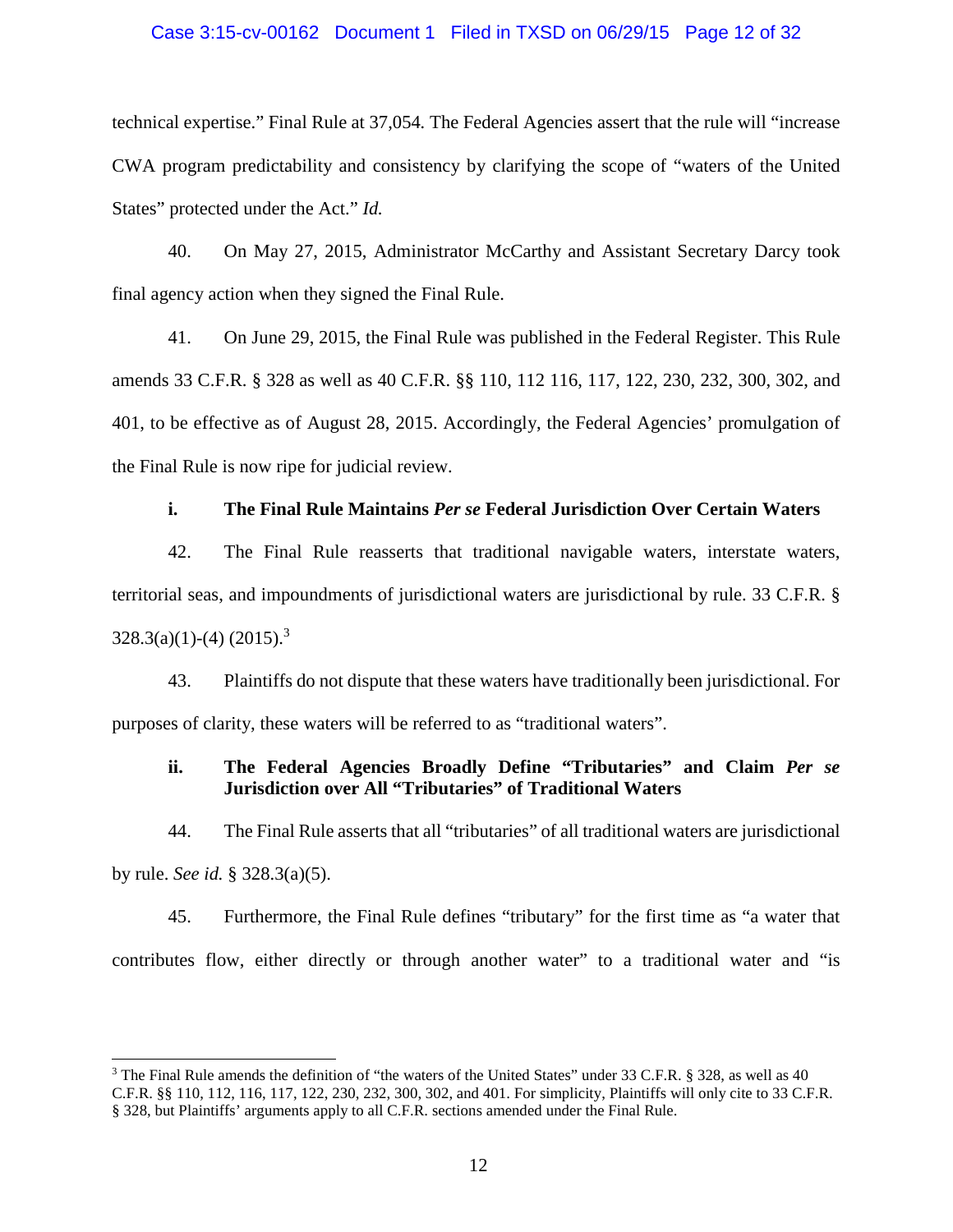#### Case 3:15-cv-00162 Document 1 Filed in TXSD on 06/29/15 Page 13 of 32

characterized by the presence of the physical indicators of a bed and bank and an ordinary high water mark." *Id*. § 328.3(c)(3).

46. Under the Final Rule, a tributary can be "natural, man-altered, or man-made water and includes waters such as rivers, streams, canals, and ditches . . . ." *Id*. A water does not lose its classification as a tributary—even when it has man-made or natural breaks, no matter the length— "so long as a bed and banks and ordinary high water mark can be identified upstream of the break." *Id*.

47. "Ordinary high water mark" is defined as "that line on the shore established by the fluctuations of water and indicated by physical characteristics such as a clear, natural line impressed on the bank, shelving, changes in the character of soil, destruction of terrestrial vegetation, the presence of litter and debris, or other appropriate means." *Id*. § 328.3(c)(6).

48. The Final Rule fails to account for frequency and duration of flow, meaning the Federal Agencies can assert jurisdiction over "tributaries" in the forms of dry ponds, ephemeral streams, intermittent channels, and even ditches—as long as the Federal Agencies can find a bed and banks and the existence, at some point in history, of an ordinary high water mark.

49. Despite championing Justice Kennedy's concurrence in *Rapanos* throughout the Final Rule, the Federal Agencies ignore Justice Kennedy's admonishment concerning the use of the "ordinary high water mark" as a determinative measure for tributaries. Justice Kennedy stated that "the breadth of the standard—which seems to leave wide room for regulation of drains, ditches, and streams remote from any navigable-in-fact water and carrying only minor water volumes toward it—precludes its adoption as the determinative measure . . . ." *Rapanos*, 547 U.S.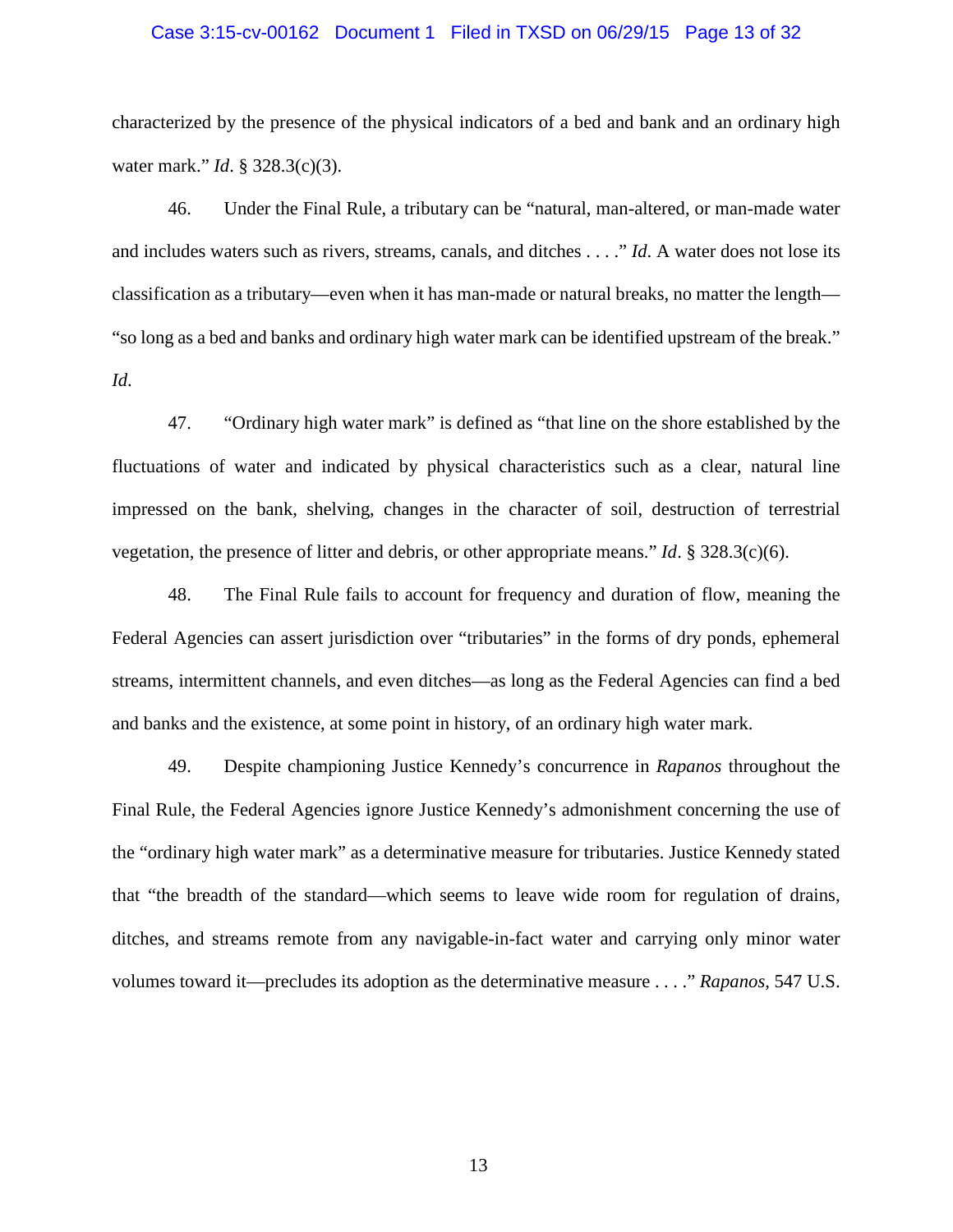#### Case 3:15-cv-00162 Document 1 Filed in TXSD on 06/29/15 Page 14 of 32

at 782 (Kennedy, J., concurring in the judgment).<sup>4</sup> Not only do the Federal Agencies adopt the "ordinary high water mark" as a determinative measure for tributaries in the Final Rule—they greatly expand it from the Proposed Rule. The Proposed Rule required "the *presence* of a bed and banks and ordinary high water mark," *see* Proposed Rule at 22,199, while the Final Rule requires the "presence of *physical indicators* of a bed and banks and ordinary high water mark." 33 C.F.R. § 328.3(c)(3) (2015) (emphasis added).

50. Assuming, *arguendo*, that Justice Kennedy intended the "significant nexus" test in *Rapanos* to be stretched to tributaries, the Final Rule would fail that test, because it places all tributaries of traditional waters under the Federal Agencies' authority without regard to the tributaries' actual impact on the "chemical, physical, and biological integrity of" any traditional waters. *See Rapanos*, 547 U.S. at 717. Under the Final Rule, a tributary that only has a small, infrequent, and historically-traceable flow into a traditional water, is nevertheless within the Federal Agencies' jurisdiction. 33 C.F.R. § 328.3(c)(3) (2015).

51. The Final Rule's inclusion of tributaries also violates the plurality's opinion in *Rapanos* because the definition includes a feature with any flow into a traditional water, even if that flow does not constitute a "continuous surface connection." *Rapanos*, 547 U.S. at 742.

# **iii. The Federal Agencies Broadly Define "Significant Nexus" and Claim** *Per se*  **Federal Jurisdiction Over Certain Waters They Deem to Have a "Significant Nexus" to Traditional Waters**

52. For the purpose of determining whether or not a water has a "significant nexus," the Final Rule requires that the water's effect on a downstream traditional water be assessed by evaluating the following functions: (i) sediment trapping; (ii) nutrient recycling; (iii) pollutant

<sup>&</sup>lt;sup>4</sup> The Federal Agencies contradict Justice Kennedy even further by explicitly including "ditches" in the regulatory definition of "tributary." *Compare* 33 C.F.R. § 328.3(a)(5), *with Rapanos*, 547 U.S. at 782 (Kennedy, J., concurring in the judgment).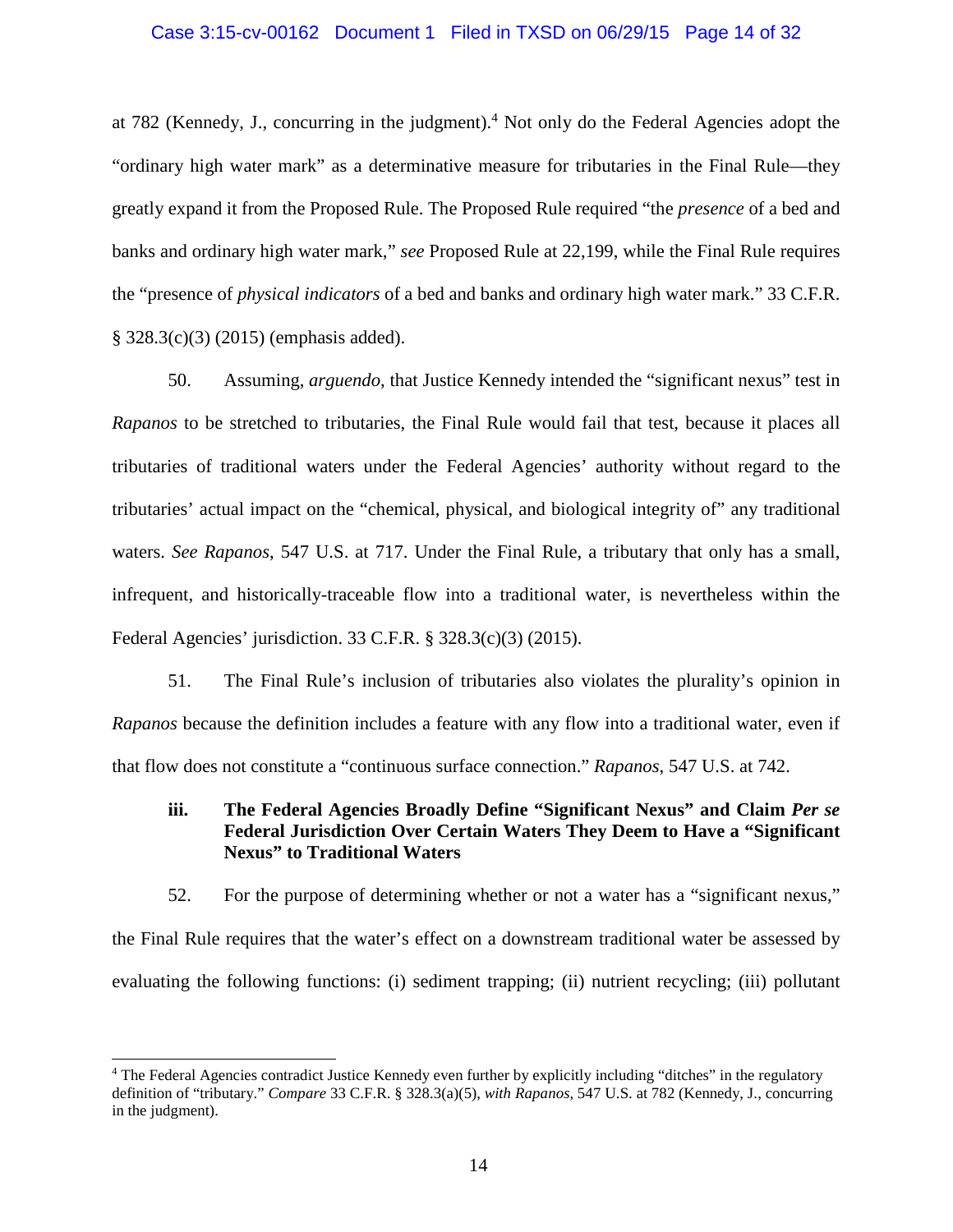#### Case 3:15-cv-00162 Document 1 Filed in TXSD on 06/29/15 Page 15 of 32

trapping, transformation, filtering, and transport; (iv) retention and attenuation of flood waters; (v) runoff storage; (vi) contribution of flow; (vii) export of organic matter; (viii) export of food resources; and (ix) provision of life-cycle-dependent aquatic habitat (such as foraging, feeding, nesting, breeding, spawning, or use as a nursery area) for species located in a traditional navigable water, interstate water, and/or territorial sea. 33 C.F.R. § 328.3(c)(5) (2015).

53. Under the Final Rule, a water has a "significant nexus" "when any single function or combination of functions performed by the water, alone or together with similarly situated waters in the region, contributes significantly to the chemical, physical, and biological integrity" of the downstream traditional navigable water, interstate water, and/or territorial sea. *Id*. This definition exceeds Clean Water Act authority under *SWANCC* and *Rapanos*. In *SWANCC*, the Court refused the federal government's assertion of jurisdictional authority over an isolated, intrastate water because of the Migratory Bird Rule. *See SWANCC*, 531 U.S. at 168. Under the Final Rule's framework, the Federal Agencies have effectively reasserted the theory previously rejected in *SWANCC*—that the federal government can assert jurisdiction when, for example, the nesting of migratory birds, "alone or together with similarly situated waters in the region, contributes significantly to the chemical, physical, and biological integrity" of the downstream traditional navigable water, interstate water, and/or territorial sea. *See* 33 C.F.R. § 328.3(c)(5)(ix) (2015).

# **iv. The Federal Agencies Broadly Define "Adjacent Waters" and Claim** *Per se* **Jurisdiction Over All Adjacent Waters**

54. The next category of waters deemed automatically jurisdictional by the Final Rule are all waters that are "adjacent" to traditional waters, impoundments, or tributaries. *See id.* § 328.3(a)(5). But in claiming *per se* jurisdiction over all "neighboring" waters—whether or not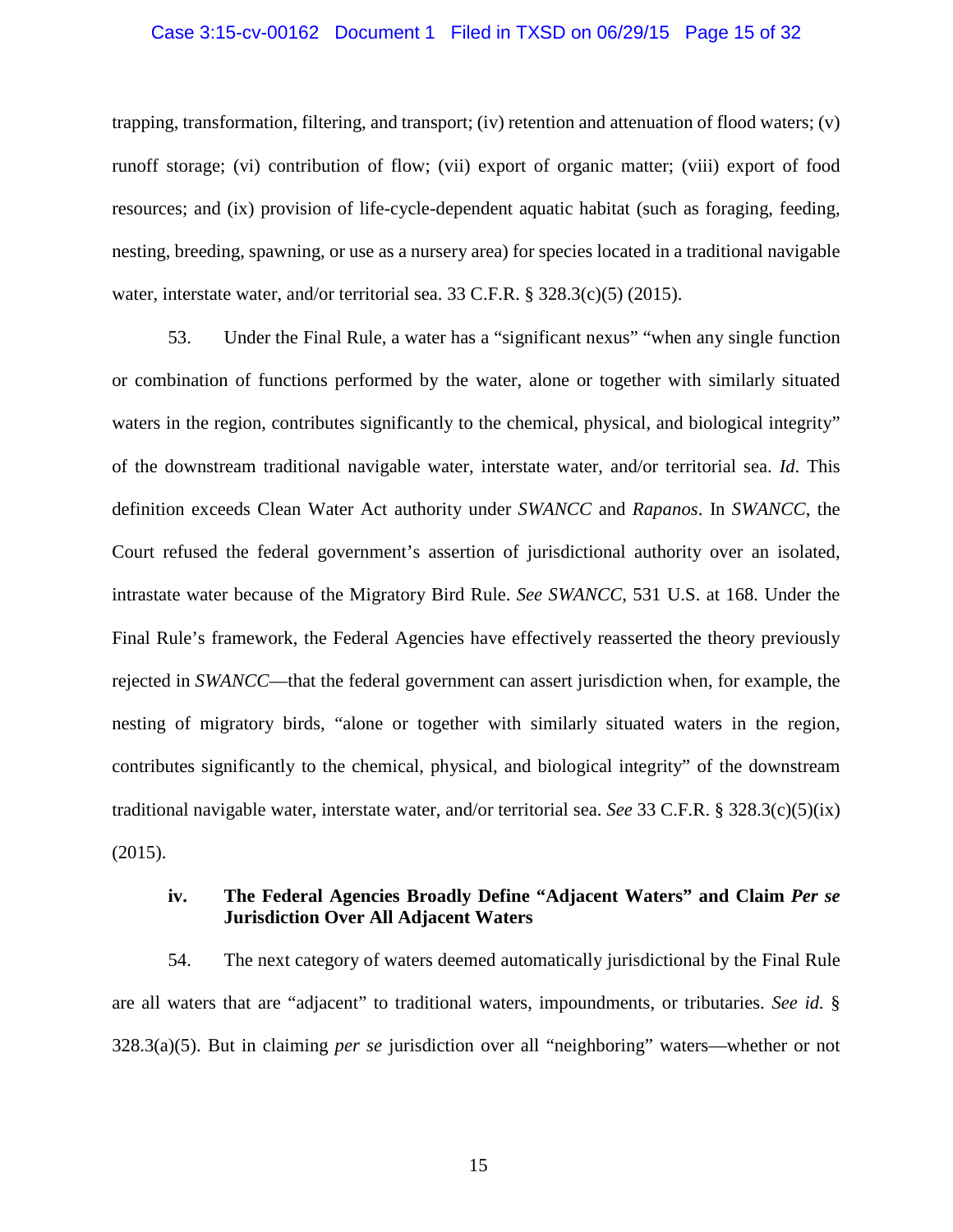#### Case 3:15-cv-00162 Document 1 Filed in TXSD on 06/29/15 Page 16 of 32

there is a significant nexus and whether or not there is a continuous surface connection—the Final Rule goes beyond the authority of the Clean Water Act and the opinions in *Rapanos*.

55. "Adjacent waters" are waters "bordering, contiguous or neighboring" traditional waters, impoundments, or tributaries. *Id.* at § 328.3(c)(1). The category includes "wetlands, ponds, lakes, oxbows, impoundments, and similar water features," as well as "waters separated by constructed dikes or barriers, natural river berms, beach dunes." *Id*. at § 328.3(a)(5).

56. "Neighboring" is defined as "(1) [w]aters located in whole or part within 100 feet of the ordinary high water mark of a traditional navigable water, interstate water, the territorial seas, an impoundment of a jurisdictional water, or a tributary; . . .(2) [w]aters located in whole or part in the 100-year floodplain and that are within 1,500 feet of the ordinary high water mark of a traditional navigable water, interstate water, the territorial seas, an impoundment of a jurisdictional water, or a tributary; ... or (3) [w]aters located in whole or in part within 1,500 feet of the high tide line of a traditional navigable water or the territorial seas." *Id*. at § 328.3(c)(2).

57. Even when a water does not meet the criteria of "neighboring," it can still be jurisdictional as an "adjacent water" through a case-by-case significant-nexus analysis as proposed under the Final Rule. *See id.* at § 328.3(a)(7)–(8).

58. From a legal standpoint, the Final Rule's coverage of all "adjacent waters" fails both Justice Kennedy's and the plurality's tests under *Rapanos*.

59. The Final Rule's coverage of all "adjacent waters" is inconsistent with Justice Kennedy's approach because, among other things, it grants *per se* jurisdiction to waters that have no "significant nexus" to traditional waters of the United States. Instead, the Final Rule will establish federal jurisdiction over water features never contemplated under *SWANCC* or *Rapanos* by virtue of simply being near—not connected to—traditional waters of the United States. *See*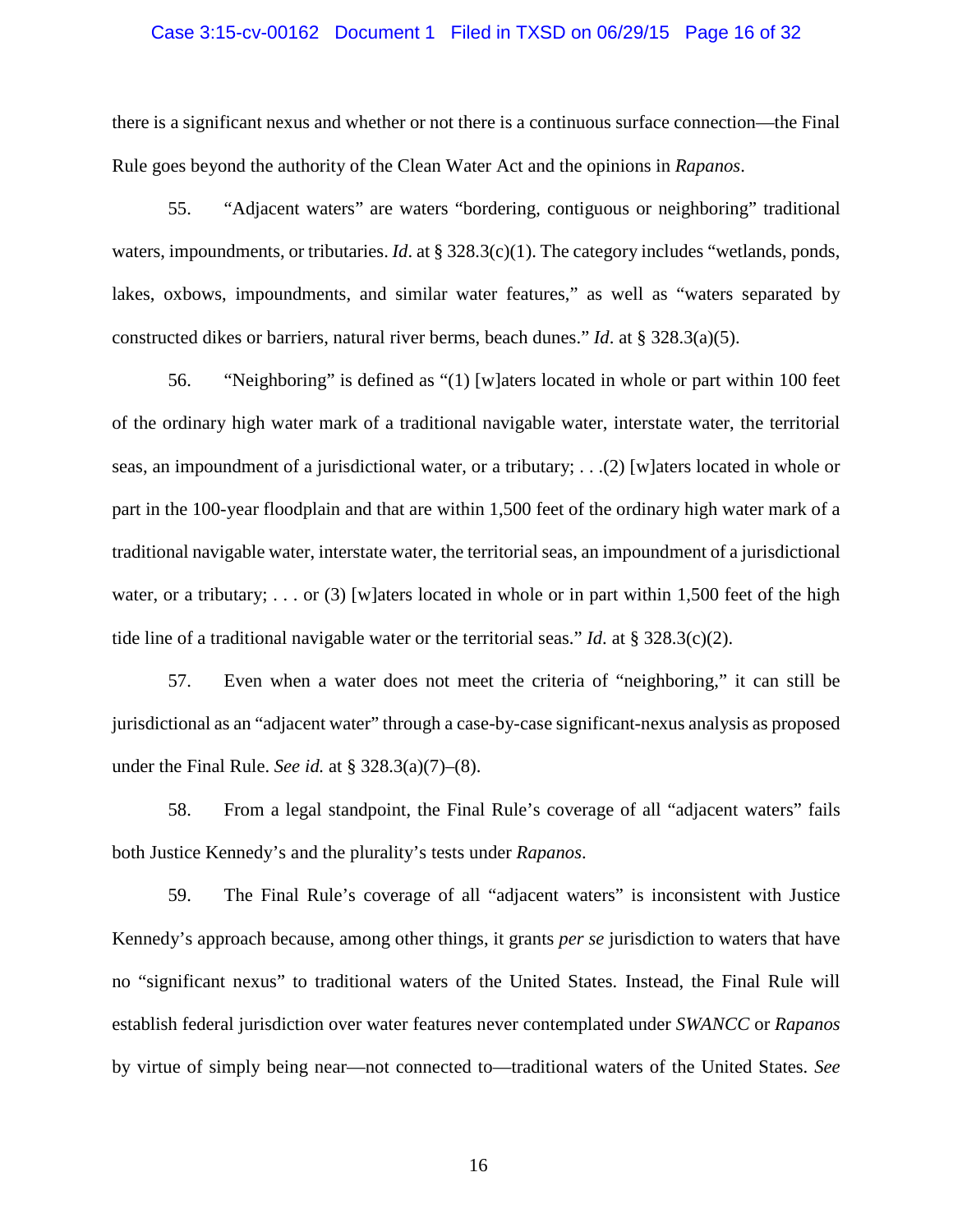#### Case 3:15-cv-00162 Document 1 Filed in TXSD on 06/29/15 Page 17 of 32

*Rapanos*, 547 U.S. at 779 (Kennedy, J., concurring in the judgment). The Final Rule's coverage of all "adjacent waters" is inconsistent with the plurality's test because, among other things, it grants *per se* jurisdiction to waters that have no "continuous surface connection" to traditional waters of the United States. *Id*. at 772 (Kennedy, J., concurring in the judgment).

60. From a practical standpoint, the Final Rule's definition of "adjacent waters" does nothing to further the Federal Agencies' express goal to "clarify the scope of waters protected under the CWA." For a landowner, including a state, to determine whether a particular water feature is subject to the Federal Agencies' jurisdiction (and, therefore, subject to permitting requirements under the CWA), the landowner would be forced to perform—or, more likely, pay an expert to perform—the following analysis:

#### **Step 1**

Landowner must determine the location of the ordinary high water mark of the nearest traditional navigable water, interstate water, territorial sea, impoundment of a jurisdictional water, or tributary, as defined by the Final Rule;

#### **Step 2**

Landowner must determine whether any part of the feature at issue is within 100 feet of the ordinary high water mark *or* within 1,500 feet of the high tide line. If so, then the *entire water feature* is subject to federal jurisdiction. If not, the landowner can proceed to step 3;



#### **Step 3**

Landowner must determine where the  $100$ -year floodplain is located<sup>5</sup> and whether any part of the feature at issue is within the 100-year floodplain of a traditional navigable water, interstate water, territorial sea, impoundment of a

<sup>&</sup>lt;sup>5</sup> This may be a difficult task. When discussing their reliance on the 100-year floodplain in the preamble to the Final Rule, the Federal Agencies acknowledge that "much of the United States has not been mapped by FEMA and, in some cases, a particular map may be out of date and may not accurately represent existing circumstances on the ground. The agencies will determine if a particular map is no longer accurate based on factors, such as streams or rivers moving out of their channels with associated changes in the location of the floodplain. In the absence of applicable FEMA maps, or in circumstances where an existing FEMA map is deemed by the agencies to be out of date, the agencies will rely on other available tools to identify the 100-year floodplain . . . ." Final Rule at 37,081.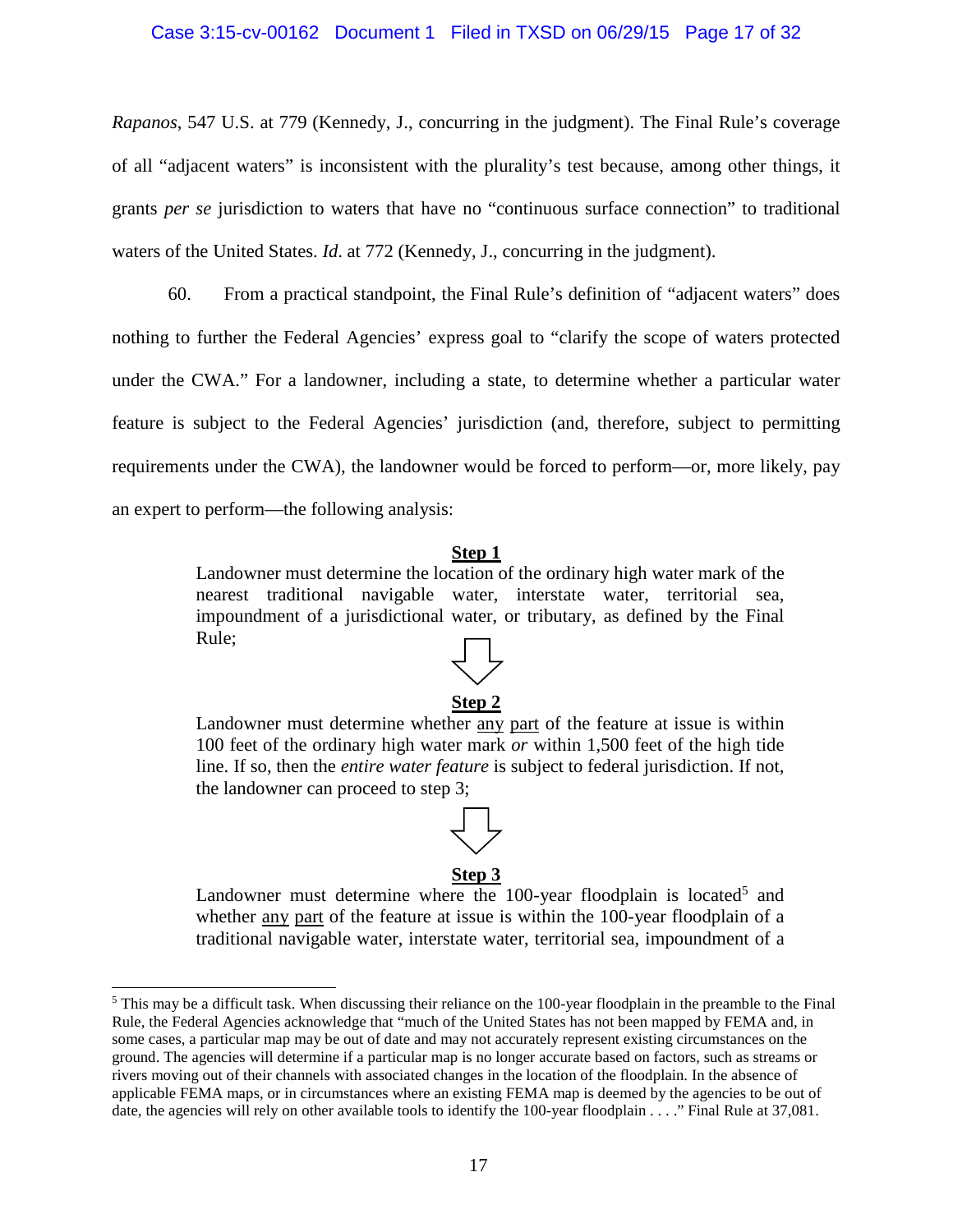jurisdictional water, or tributary, as defined by the Final Rule. If so, proceed to Step 4. If not, proceed to Step 5.



# **Step 4**

Landowner must determine whether any part of the feature at issue is within 1,500 feet of the ordinary high water mark of the water found in Step 3. If so, then the entire feature at issue is subject to federal jurisdiction. If not, Landowner must proceed to Step 5.



# **Step 5**

Landowner must determine whether any part of the feature at issue is within 4,000 feet from the ordinary high water mark of a traditional navigable water, interstate water, territorial sea, impoundment of a jurisdictional water, or tributary, as defined by the Final Rule. If so, proceed to Step 6. If not, still proceed to Step 6.



# **Step 6**

If any part of the feature at issue is within the 100-year floodplain of a traditional navigable water, interstate water, or territorial sea *or* within 4,000 feet from the ordinary high water mark of a traditional navigable water, interstate water, territorial sea, impoundment of a jurisdictional water, or tributary, as defined by the Final Rule, Landowner must then have a case-bycase significant nexus analysis performed on the feature at issue and the relevant water.



# **Step 7**

If the Federal Agencies determine that the feature at issue has a significant nexus to the relevant traditional navigable water, interstate water, territorial sea, impoundment, or tributary, the feature is subject to federal jurisdiction. If the Federal Agencies determine that the feature does not have a significant nexus to the relevant traditional navigable water, interstate water, territorial sea, impoundment, or tributary, the feature at issue is not subject to federal jurisdiction.

61. It is unrealistic for the Federal Agencies to expect that landowners will possess the

expertise, patience, and resources to employ this onerous test to determine whether their land can

fall under the Final Rule's definition of "adjacent waters." Nor should states and their taxpayers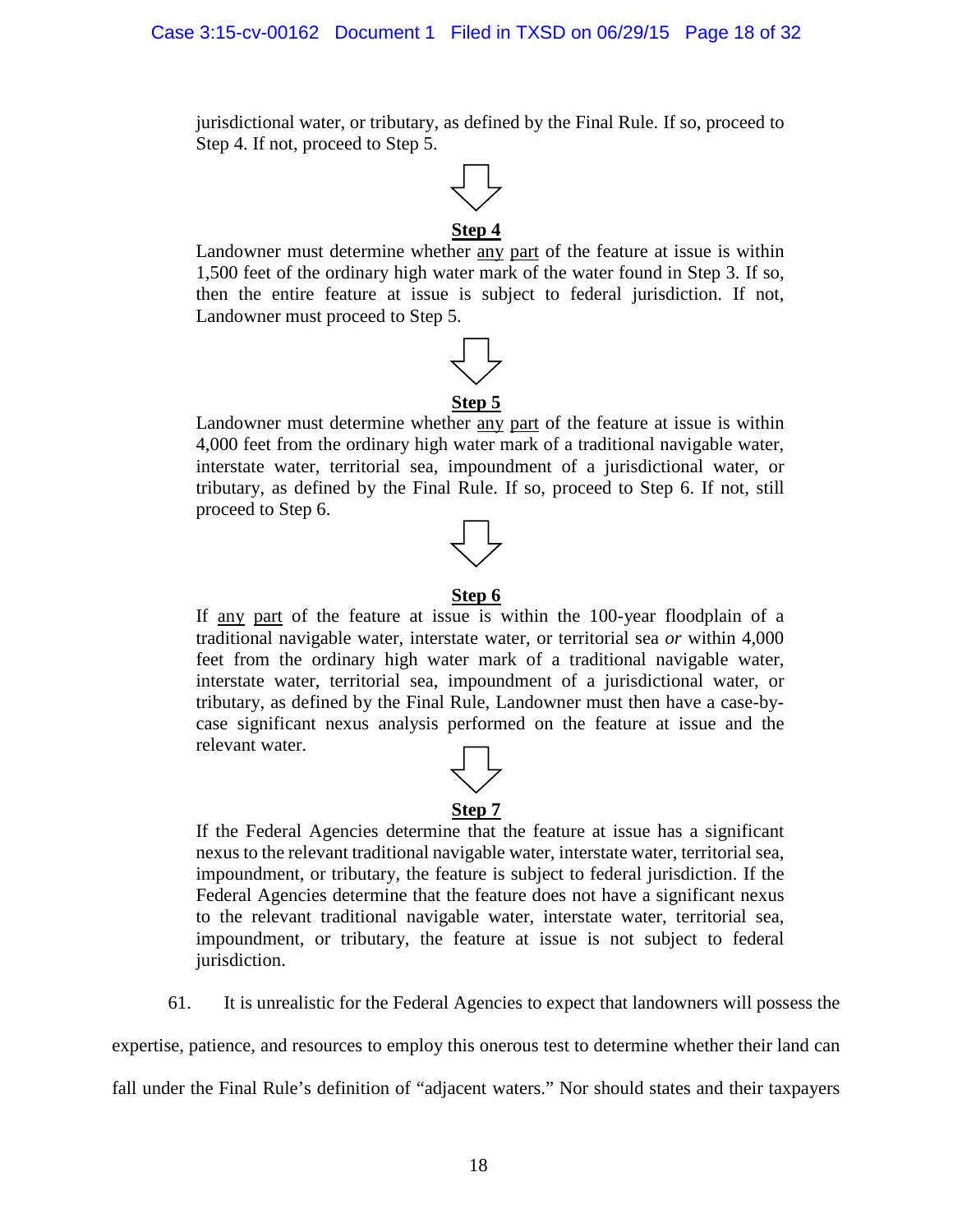#### Case 3:15-cv-00162 Document 1 Filed in TXSD on 06/29/15 Page 19 of 32

be forced to spend funds for such onerous jurisdictional determinations. Moreover, it is unrealistic for the Federal Agencies to expect that such a complicated standard can be applied predictably and consistently across the nation.

62. In addition to exceeding practicality and Supreme Court precedent, the Federal Agencies' promulgation of the broad definition of "adjacent waters" violates notice requirements under the APA.

63. The APA requires agencies to provide a "[g]eneral notice of proposed rulemaking" and provide "interested persons an opportunity to participate in the rulemaking through submission of written data, views, or arguments . . . ." 5 U.S.C. §§ 553(b)–(c). This includes the requirement that an agency's final rule may differ from its proposed rule only to the extent that the final rule is a "logical outgrowth" of the rule as originally proposed. *See Envtl. Integrity Project v. EPA*, 425 F.3d 992, 996 (D.C. Cir. 2005). And a final rule is a logical outgrowth of a proposed rule only to the extent that interested parties "'should have anticipated' that the change was possible, and thus reasonably should have filed their comments on the subject during the notice-and-comment period." *Ne. Md. Waste Disposal Auth. v. EPA*, 358 F.3d 936, 952 (D.C. Cir. 2004) (quoting *Waukesha v. EPA*, 320 F.3d 228, 245 (D.C. Cir. 2003)).

64. In both the Proposed Rule and the Final Rule, waters that are "adjacent" to traditional waters, and tributaries and impoundments of traditional waters, are themselves "waters of the United States." And, in both the proposed and final rules, "adjacent waters" include "neighboring waters." *See* Proposed Rule at 22,260; *see also* 33 C.F.R. § 328.3(a)(5) (2015).

65. In the Proposed Rule, however, neighboring waters were defined in terms of a hydrological connection. Specifically, "neighboring waters" were "waters with a shallow subsurface hydrologic connection or confined surface hydrologic connection to such a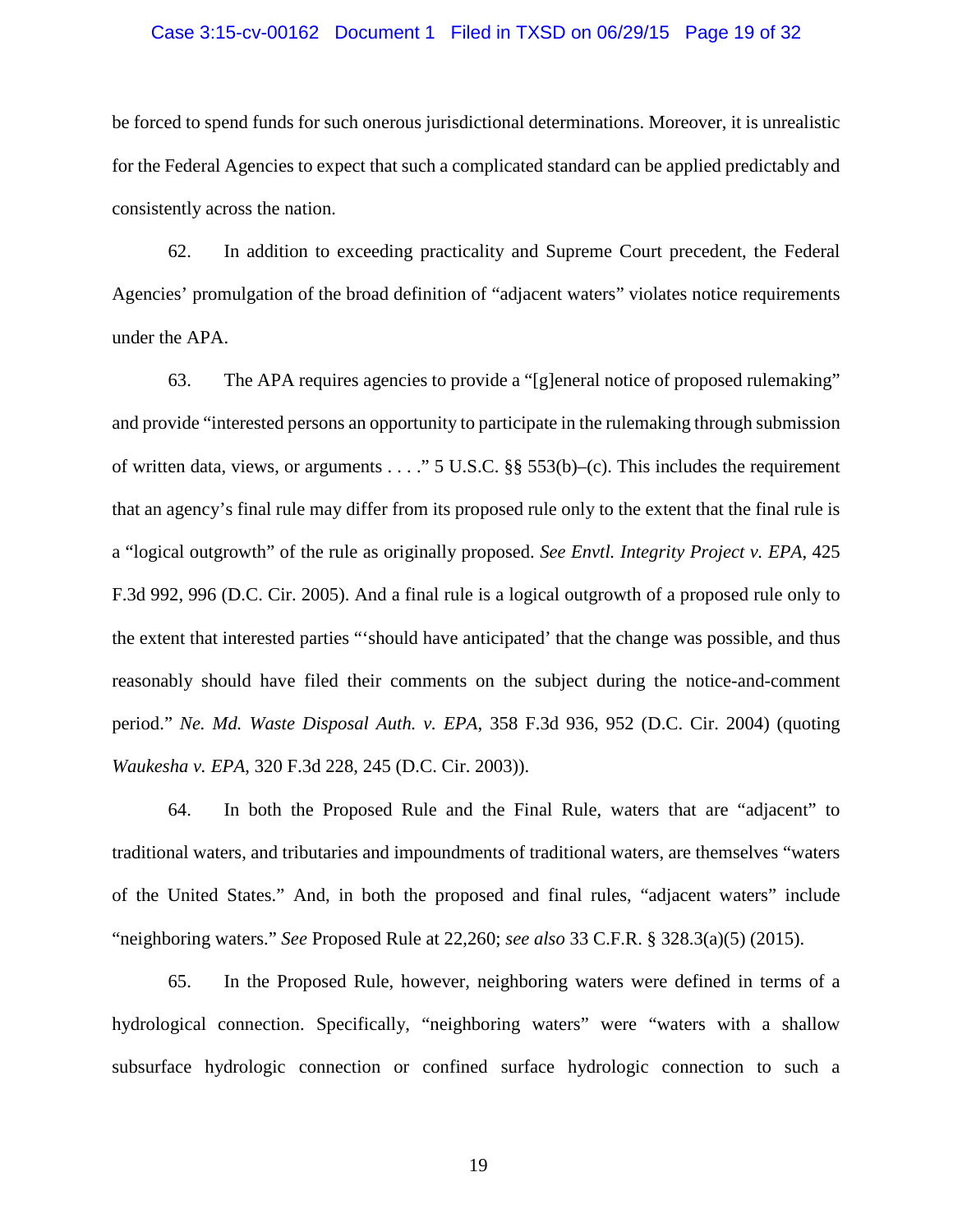#### Case 3:15-cv-00162 Document 1 Filed in TXSD on 06/29/15 Page 20 of 32

jurisdictional water." *See* Proposed Rule at 22,261, 22,271. Further, a "riparian area" was defined as "an area bordering a water where surface or subsurface hydrology directly influence the ecological processes and plant and animal community structure in that area." *Id*. In the Proposed Rule, the Federal Agencies' justification for regulating "adjacent waters" was based on what it deemed to be their "significant nexus"—as that term was used by Justice Kennedy—to traditional waters in that such adjacent waters "significantly affect the chemical, physical, and biological integrity of those waters." *Id*. at 22,260.

66. In the Final Rule, "riparian" is nowhere to be found, and the only reference to subsurface hydrology is in the exceptions to federal jurisdiction. 33 C.F.R. § 328.3(b)(5) (2015). Instead, the Final Rule defines "neighboring waters" exclusively in terms of distance—not hydrological connection—to traditional waters, impoundments, and tributaries. *See id.* §  $328.3(c)(2)$ .

67. There was no reason for Plaintiffs to anticipate a change in the definition of "adjacent" waters from hydrological connection to distance alone, especially because the latter is wholly without support in either the plurality opinion or Justice Kennedy's concurrence in *Rapanos*. Accordingly, the Final Rule's definition of "adjacent" waters is not a logical outgrowth of the Proposed Rule.

68. This sweeping inclusion of "adjacent" waters exceeds the Federal Agencies' authority under the Clean Water Act, violates the APA, and goes beyond the precedent established in *Riverside Bayview*, *SWANCC*, and *Rapanos*.

# **v. The Final Rule Establishes Two Categories of "Waters" that Will Be Evaluated on a Broad Case-by-Case Basis**

69. Under the Final Rule, two categories of waters will be subjected to a case-by-case "significant nexus" analysis. The first category, referred to as "a(7) waters," identifies five specific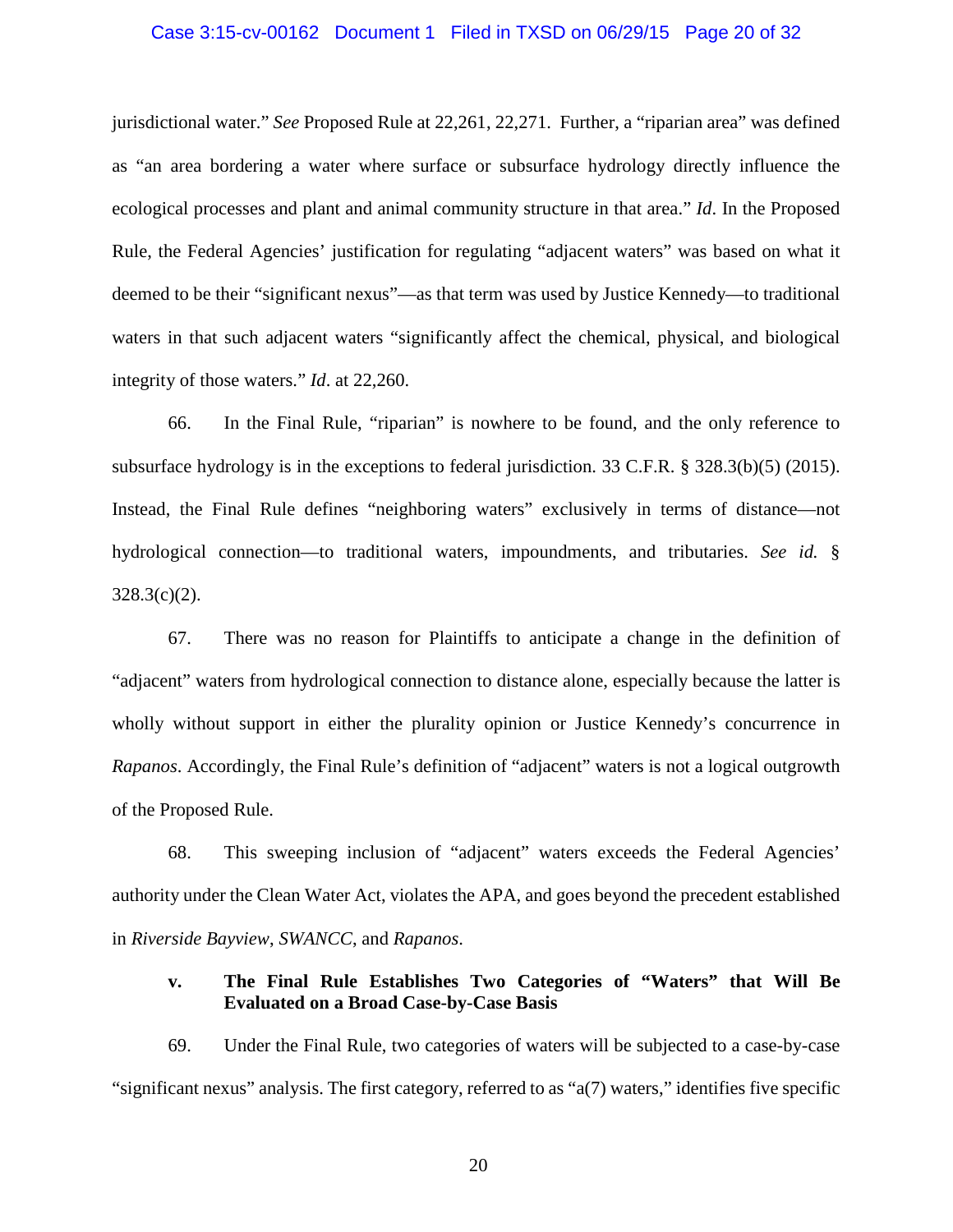#### Case 3:15-cv-00162 Document 1 Filed in TXSD on 06/29/15 Page 21 of 32

subcategories of "waters" that will be subject to case-by-case determinations. 33 C.F.R. § 328.3(a)(7) (2015). These include prairie potholes, Carolina bays and Delmarva bays, pocosins, Western vernal pools, and Texas coastal prairie wetlands. *Id.* These "a(7) waters" are deemed jurisdictional when they are determined on a case-specific basis to have a "significant nexus" to a traditional navigable water, interstate water, or territorial sea. *Id.* The Final Rule further states that "a(7) waters" that lie within the same watershed are "similarly situated" by rule and, therefore, will be aggregated for purposes of the Federal Agencies' significant nexus analysis. *Id*. §  $328.3(c)(5)$ .

70. The second category, referred to as "a(8) waters" are "[a]ll waters located within the 100-year floodplain of a [traditional water] and all waters located within 4,000 feet of the high tide line or ordinary high water mark of a [traditional water, tributary, or adjacent water]." *Id.* §  $328.3(a)(8)$ . These "a(8) waters" are deemed jurisdictional when they are determined on a casespecific basis to have a "significant nexus" to a traditional water. *Id*. Moreover, if only a "portion" of an "a(8) water" is determined to have a "significant nexus" to a traditional water, the entire "a(8) water" is subject to CWA jurisdiction. *Id*.

71. Significantly, the Federal Agencies acknowledge in their own economic analysis of the Final Rule that "the vast majority of the nation's water features are located within 4,000 feet of a covered tributary, traditional navigable water, interstate water, or territorial sea" and that the 100-year floodplain encompasses an even larger area. 6 Therefore, the Federal Agencies admit that the Final Rule will expose more than "the vast majority of the nation's water features" to the possibility of CWA jurisdiction.

<sup>&</sup>lt;sup>6</sup> U.S. Envtl. Prot. Agency & U.S. Dep't of the Army, Economic Analysis of the EPA-Army Clean Water Rule (2015) at 11, http://www2.epa.gov/sites/production/files/2015-

<sup>05/</sup>documents/final\_clean\_water\_rule\_economic\_analysis\_5-15\_2.pdf.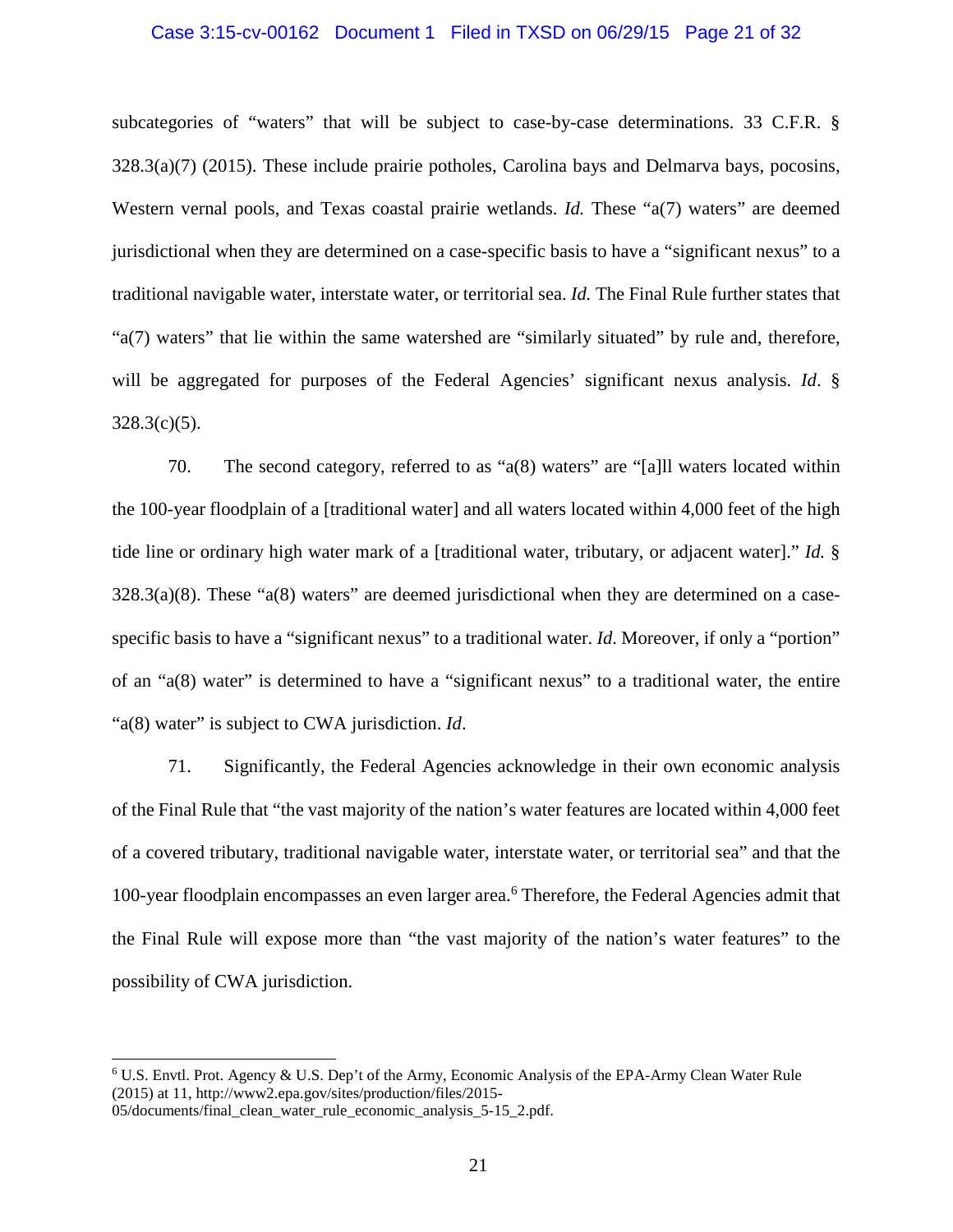#### Case 3:15-cv-00162 Document 1 Filed in TXSD on 06/29/15 Page 22 of 32

72. This case-by-case, aggregating approach exceeds the Federal Agencies' authority under the Clean Water Act and goes beyond the precedent established in *SWANCC* and *Rapanos*.

# **vi. The Federal Agencies' Reliance on the "Significant Nexus" Standard Is Flawed, As Is Their Application of the Standard**

73. In the preamble to the Final Rule, the Federal Agencies make clear that "[a]n important element of the agencies' interpretation of the CWA is the significant nexus standard . . . first informed by the ecological and hydrological connections the Supreme Court noted in *Riverside Bayview*, developed and established by the Supreme Court in *SWANCC*, and further refined in Justice Kennedy's opinion in *Rapanos*." Final Rule at 37,056.

74. In developing its "significant nexus" standard, however, the Final Rule relies almost exclusively on Justice Kennedy's concurrence in *Rapanos*. This reliance is misplaced. While the Federal Agencies will undoubtedly argue that relying on Justice Kennedy's concurrence is proper in a fractured opinion such as this, that opinion does not grant the Federal Agencies permission to exceed their authority under the Clean Water Act and the Constitution. Even Justice Kennedy acknowledged in *Rapanos* that "[t]o be sure, the significant-nexus requirement may not align perfectly with the traditional extent of federal authority." *Rapanos*, 547 U.S. at 782 (Kennedy, J., concurring in the judgment).

75. The Federal Agencies would have been more prudent to rely on the *Rapanos* plurality's holding that "the phrase 'the waters of the United States' includes only those relatively permanent, standing or continuously flowing bodies of water 'forming geographic features' that are described in ordinary parlance as 'streams[,] . . . oceans, rivers, [and] lakes. *Rapanos*, 547 U.S. at 739 (quoting Webster's New Int'l Dictionary 2882 (2d ed. 1954)). That standard is more expressly consistent with the goals of the Clean Water Act, *see* 33 U.S.C. §§ 1251(a)–(b), Congress's commerce power, and the underlying precedent in *Riverside Bayview* and *SWANCC*.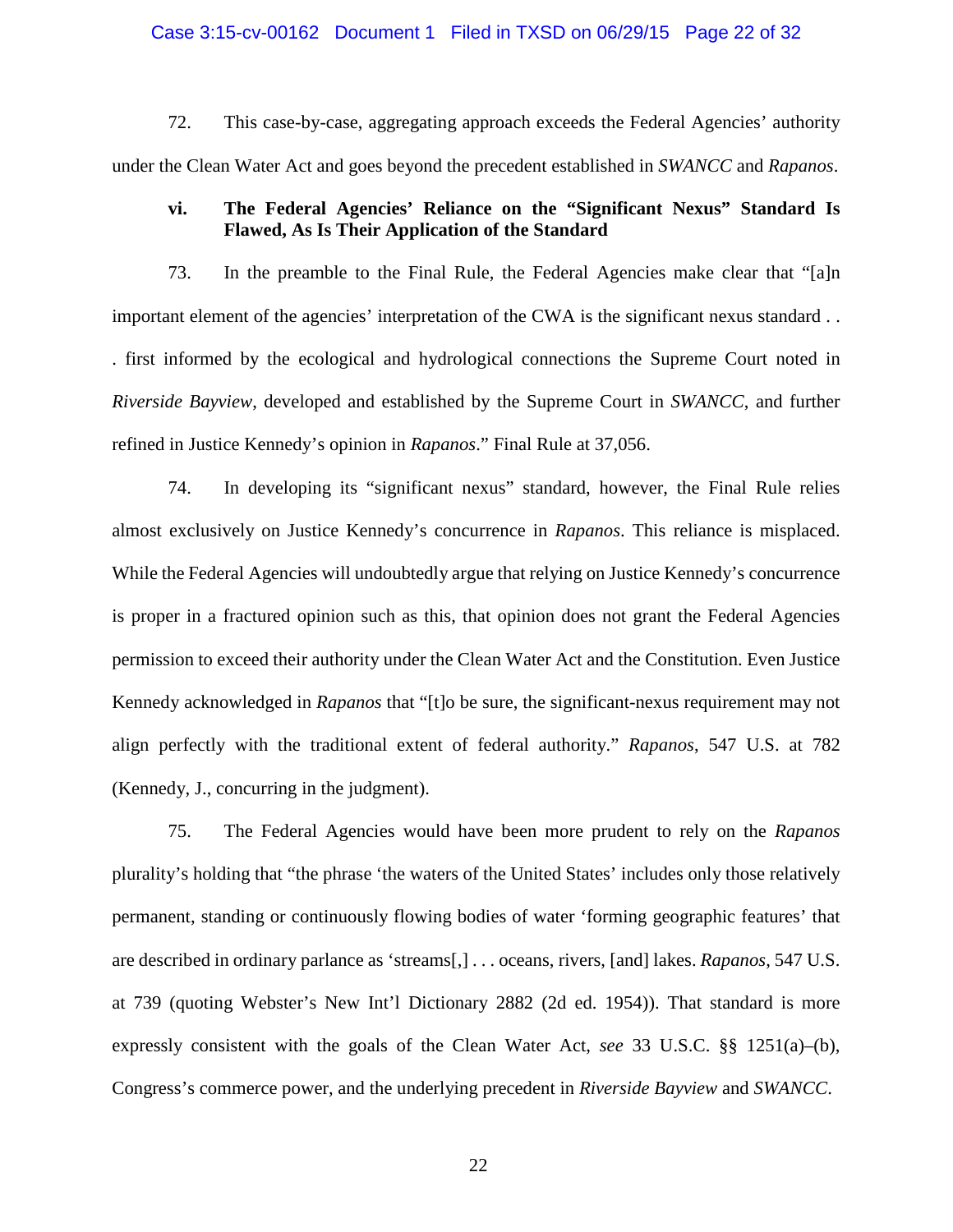#### Case 3:15-cv-00162 Document 1 Filed in TXSD on 06/29/15 Page 23 of 32

76. Instead, the Final Rule relies almost exclusively on a "significant nexus" standard that goes far beyond what was contemplated by Justice Kennedy in *Rapanos* and eclipses any authority under *Riverside Bayview* and *SWANCC*.

77. In *Riverside Bayview*, the Supreme Court stated that "the waters of the United States" under the Clean Water Act referred primarily to "rivers, streams, and other hydrographic features more conveniently identifiable as 'waters.'" 474 U.S. at 131. Nowhere did *Riverside Bayview* suggest that "the waters of the United States" should include anything beyond that.

78. In *SWANCC*, the Supreme Court reiterated its holding in *Riverside Bayview* that wetlands that were "inseparably bound" up with traditional navigable waters constituted waters of the United States. *SWANCC*, 531 U.S. at 172. In clarifying its holding in *Riverside Bayview*, the *SWANCC* Court stated the "inseparability" between a wetland that *actually abutted* a traditional navigable water produced a "significant nexus" that guided the court's previous decision. *Id*. at 168 (emphasis added). *SWANCC* stated that under the Federal Agencies' concept of jurisdiction, the court would have to hold that the Clean Water Act extends to waters that are not adjacent to open water, and "that the text of the statute will not allow this." *Id*. Therefore, nothing in either *Riverside Bayview* or *SWANCC* suggests that the concept of a "significant nexus" justifies CWA jurisdiction over anything beyond wetlands that *actually abut* traditional navigable waters.

79. Finally, in *Rapanos*, while Justice Kennedy further developed the "significant nexus" concept, he maintained that the standard remained rooted in *Riverside Bayview*, where the court held that wetlands actually abutting navigable waters were jurisdictional because they are "integral parts of the aquatic environment" that Congress expressly chose to regulate. *Rapanos*, 547 U.S. at 779 (Kennedy, J., concurring in the judgment) (quoting *Riverside Bayview*, 474 U.S. at 135).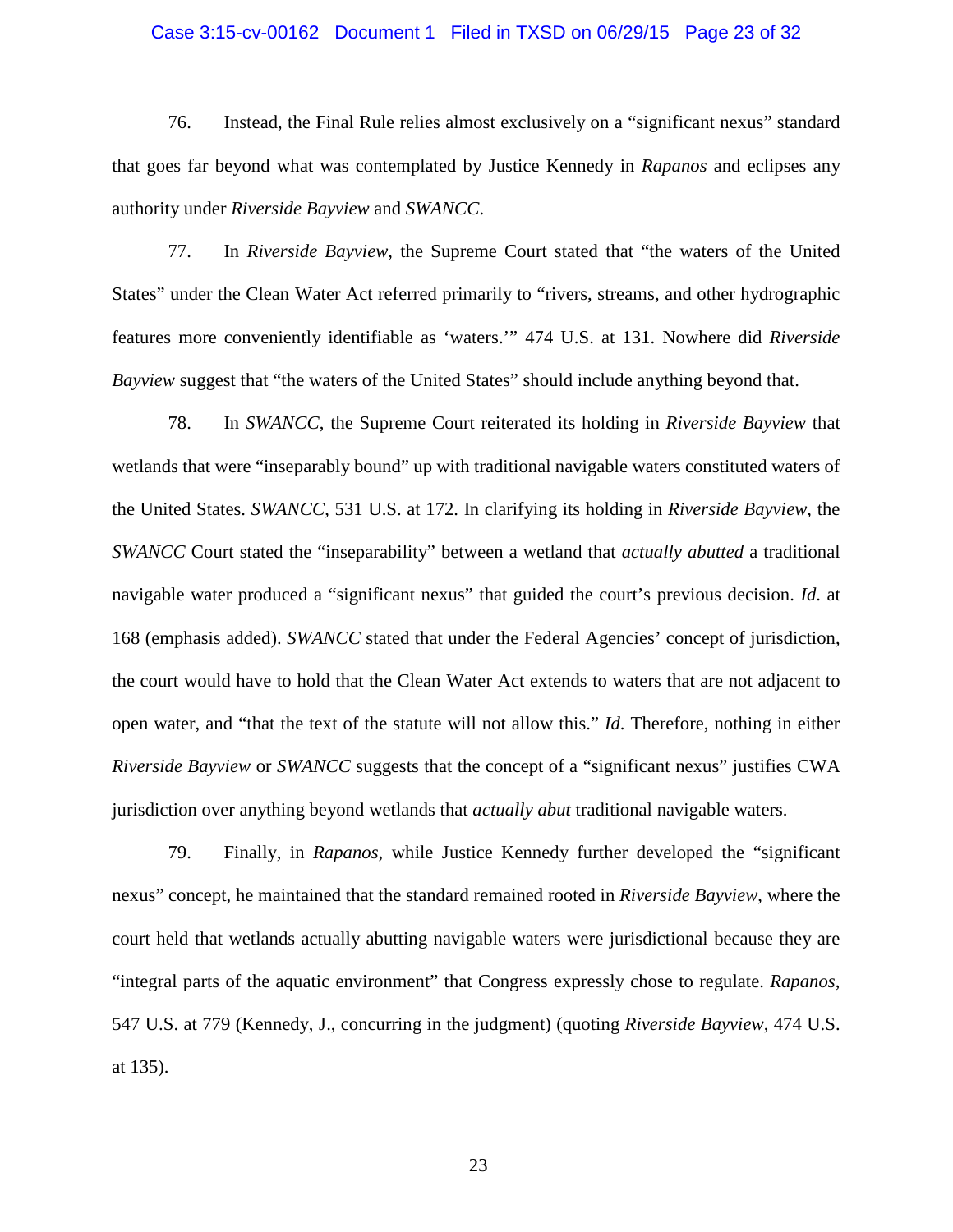#### Case 3:15-cv-00162 Document 1 Filed in TXSD on 06/29/15 Page 24 of 32

80. The Federal Agencies' almost exclusive reliance on a "significant nexus" standard does not provide a valid legal justification for the overly expansive definition of "the waters of the United States" in the Final Rule. The Final Rule still must comply with the Clean Water Act, the Constitution, and guiding precedent. It does not. On the contrary, the Final Rule attempts to confer federal jurisdiction to waters that were not contemplated as jurisdictional under any reasonable reading of *Rapanos*, *SWANCC*, and *Riverside Bayview*. Moreover, it is noteworthy that Justice Kennedy's concern was that both the majority- and minority-plurality opinions would expand CWA jurisdiction beyond permissible limits, *see Rapanos*, 547 U.S. at 776–77 (Kennedy, J., concurring in the judgment), thereby reinforcing Plaintiffs' position that the Federal Agencies are not properly relying on Justice Kennedy's "significant nexus" standard.

# **vii. The Final Rule Establishes Exclusions that Lack Certainty and Will Require Case-Specific Determinations**

81. In broadly defining a number of new terms, the Federal Agencies have not only riddled the CWA with uncertain and unpredictable standards, but they have also made unclear which waters they explicitly intend to exclude from CWA jurisdiction.

82. The Final Rule excludes a list of seven types of water features, each of which contains limiting qualifications. Specifically, many of the exclusions only qualify if they "do not meet the definition of tributary," *see* 33 C.F.R. § 328.3(b)(4)(vi); "are not a relocated tributary or excavated in a tributary," *see id*. at § 328.3(b)(3)(i)–(ii); and are water features that were "created in dry land," *see id*. at §§ 328.3(b)(4)(i)–(v) and 328.3(b)(4)(vii).

83. As shown above, the Final Rule's definition of "tributary" is overbroad and in conflict with Justice Kennedy's concurrence in *Rapanos*. This will establish federal jurisdiction over waters—and lands—whose only defining characteristics are that they possess an historic "ordinary high water mark" and in some way "contribute flow."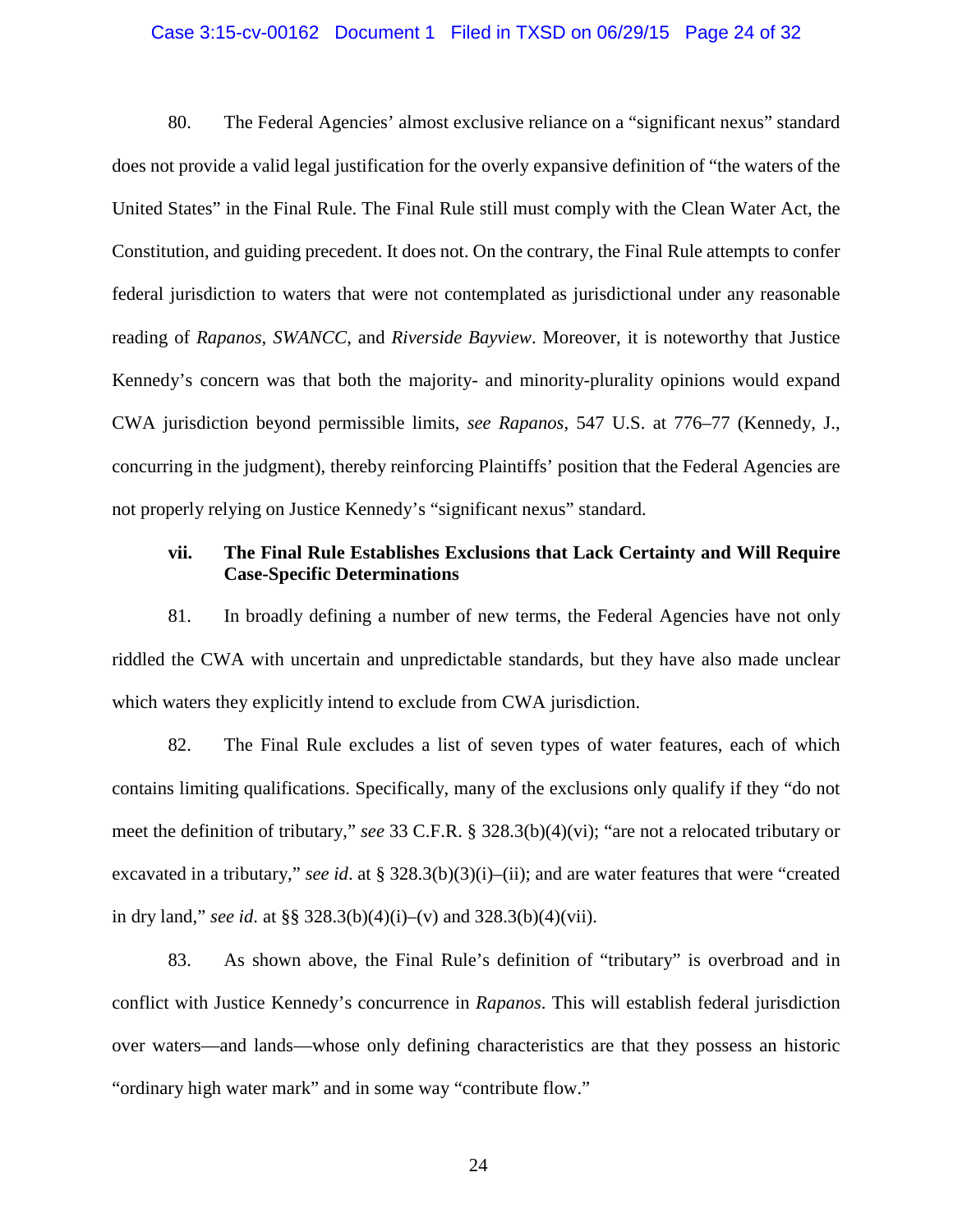#### Case 3:15-cv-00162 Document 1 Filed in TXSD on 06/29/15 Page 25 of 32

84. Furthermore, the Federal Agencies do not define "dry land," nor do they state what "created in dry land" means. As a result, prudent property owners, including the states, will not know whether certain water features meet these exclusions unless they expend significant resources to have the proper analyses performed—all in an effort to prove to the Federal Agencies that their land should be excluded from CWA jurisdiction, and with no guarantee that they will succeed in that effort.

# **D. The Final Rule Harms Plaintiffs**

85. The Final Rule harms Plaintiffs by (1) expanding the number of waters subject to federal regulation; (2) eroding the states' authorities over their own waters; (3) increasing the states' burdens and diminishing the states' abilities to administer their own programs; and (4) undermining the states' sovereignty to regulate their internal affairs as guaranteed by the Constitution.

86. In their own economic analysis of the Final Rule, the Federal Agencies estimate that—had the Final Rule been in place during fiscal years 2013 and 2014—the agencies would have found that an additional 2.84 to 4.65 percent of "waters" were subject to CWA jurisdiction.<sup>7</sup> This contradicts the Federal Agencies' statement in the preamble to the Final Rule: "The scope of jurisdiction in this rule is narrower than that under the existing regulation. Fewer waters will be defined as 'waters of the United States' under the rule than under the existing regulations." Final Rule at 37,054.

87. As a result, Plaintiffs will be required to establish water quality standards under CWA Section 303, 33 U.S.C. § 1313, for miles of newly regulated waters that will likely include

<sup>&</sup>lt;sup>7</sup> U.S. Envtl. Prot. Agency & U.S. Dep't of the Army, Economic Analysis of the EPA-Army Clean Water Rule (2015) at 12–13, http://www2.epa.gov/sites/production/files/2015-

<sup>05/</sup>documents/final\_clean\_water\_rule\_economic\_analysis\_5-15\_2.pdf.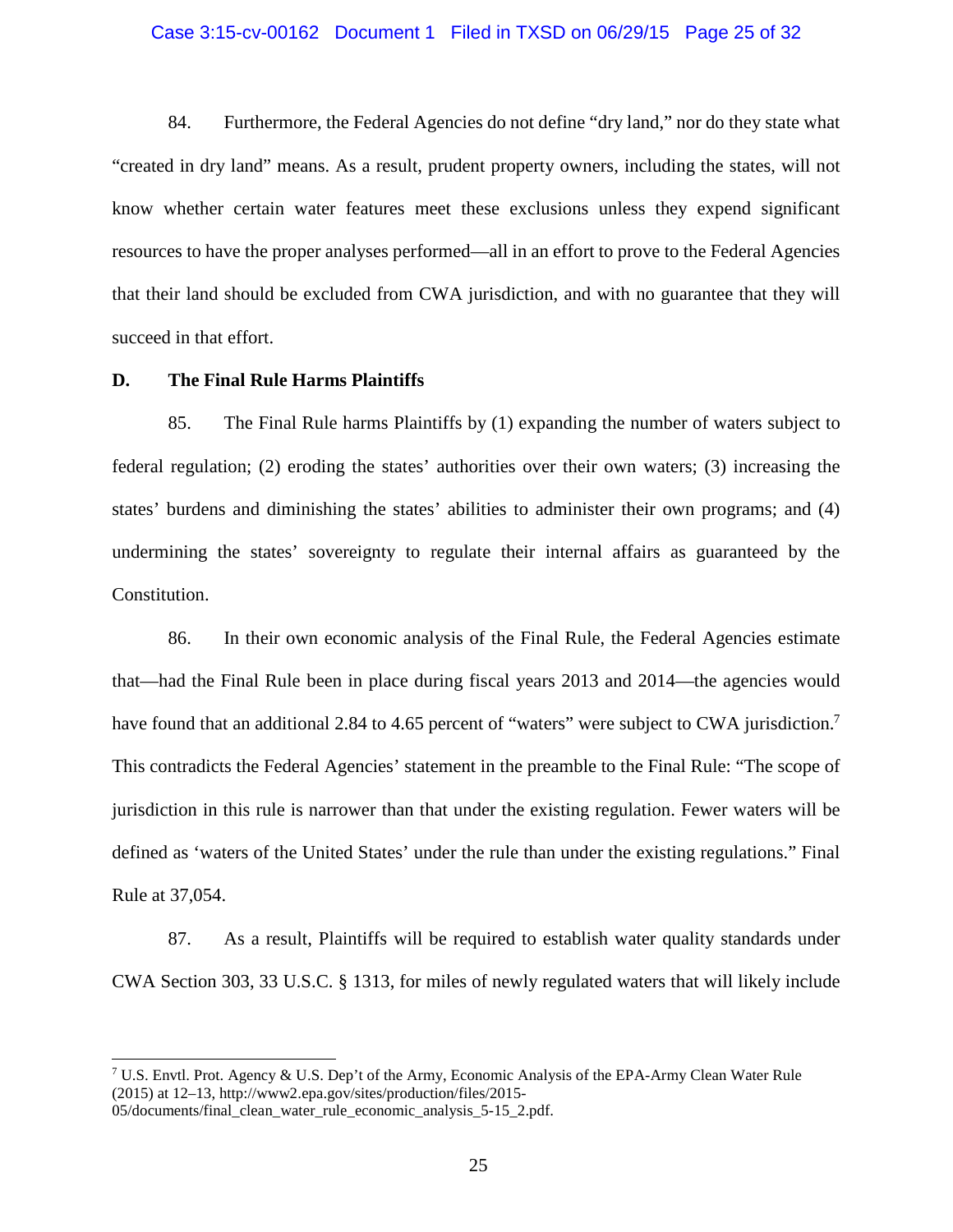#### Case 3:15-cv-00162 Document 1 Filed in TXSD on 06/29/15 Page 26 of 32

ephemeral tributaries, innumerable ponds, prairie potholes, Texas coastal prairie wetlands, and ditches. The states will be required to certify that federal actions meet those standards under CWA Section 401, 33 U.S.C. § 1341. This will impose significant, immediate harms to the states and state agencies involved in this action.

88. The Final Rule erodes Plaintiffs' authorities over their waters. The CWA clearly states that "[i]t is the policy of the Congress to recognize, preserve, and protect the primary responsibilities and rights of States to prevent, reduce, and eliminate pollution, to plan the development and use . . . of land and water resources . . . ." 33 U.S.C. § 1251(b). Moreover, the Tenth Amendment provides States with traditional authority over their own lands and waters. *See, e.g.*, *Hess v. Port Auth. Trans-Hudson Corp.*, 513 U.S. 30, 44 (1994) (holding that "regulation of land use [is] a function traditionally performed by local governments"). The Federal Rule would shift primary responsibility over traditional state lands and waters from the States to the federal government. This will impose significant, immediate harms to the States and state agencies involved in this action.

89. The Final Rule drastically increases Plaintiffs' burdens and harms Plaintiffs' abilities to administer their state programs. Because the Final Rule expands federal jurisdiction, state agencies will be forced to devote more resources to procuring CWA section 402 and 404 permits. For example, because the Final Rule defines "tributaries" to include ditches and flood channels, as well as features like prairie potholes and Texas coastal prairie wetlands, agencies will be forced to obtain CWA section 402 and/or 404 permits for work in those areas that may disturb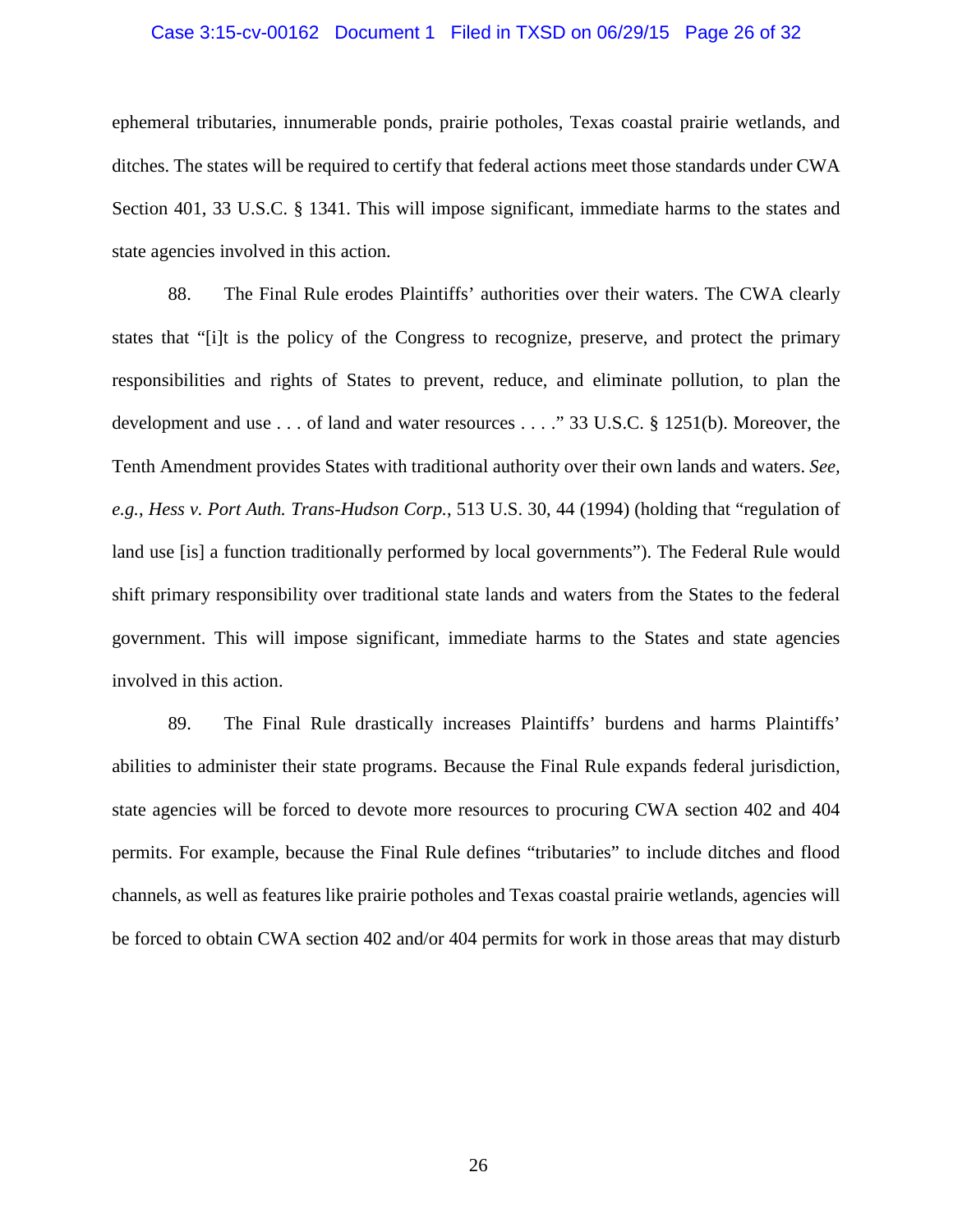#### Case 3:15-cv-00162 Document 1 Filed in TXSD on 06/29/15 Page 27 of 32

soil or otherwise add any pollutant that could affect those features. Individual CWA section 404 permits have a median cost of \$155,000 and can take more than a year to obtain. $8$ 

90. Given the jurisdictional uncertainty that will be caused by the Federal Agencies' definition of "adjacent waters" and the unpredictability of the Federal Agencies' significant nexus analysis, cautious, law-abiding landowners—including governmental entities—will be forced to expend resources if there is even a remote possibility that a project may affect a water of the United States. Moreover, the vagueness of the Final Rule and the requirement of states to inquire whether waters, on a case-by-case basis, are subject to CWA jurisdiction, tortures any notion that land- and water-use are traditional rights and responsibilities of the states.

91. These factors will impose significant, immediate harms to the States and state agencies involved in this action.

#### **IV. CLAIMS FOR RELIEF**

#### **Claim One: The Final Rule Violates the Administrative Procedure Act**

92. Plaintiffs hereby re-allege and incorporate by reference the facts and allegations set forth in all preceding paragraphs as if set forth in full herein.

93. Under the APA, a final agency action may be held unlawful and set aside if it is "arbitrary, capricious, an abuse of discretion, or otherwise not in accordance with the law . . .; in excess of statutory jurisdiction, authority or limitations . . .; or without observance of procedure required by law." 5 U.S.C. § 706(2).

94. The Clean Water Act only authorizes the Federal Agencies to assert jurisdiction over "navigable waters," defined as "waters of the United States." 33 U.S.C. §§ 1344, 1362(7).

<sup>&</sup>lt;sup>8</sup> U.S. Envtl. Prot. Agency & U.S. Dep't of the Army, Economic Analysis of the EPA-Army Clean Water Rule (2015) at 35–39, http://www2.epa.gov/sites/production/files/2015-

<sup>05/</sup>documents/final\_clean\_water\_rule\_economic\_analysis\_5-15\_2.pdf.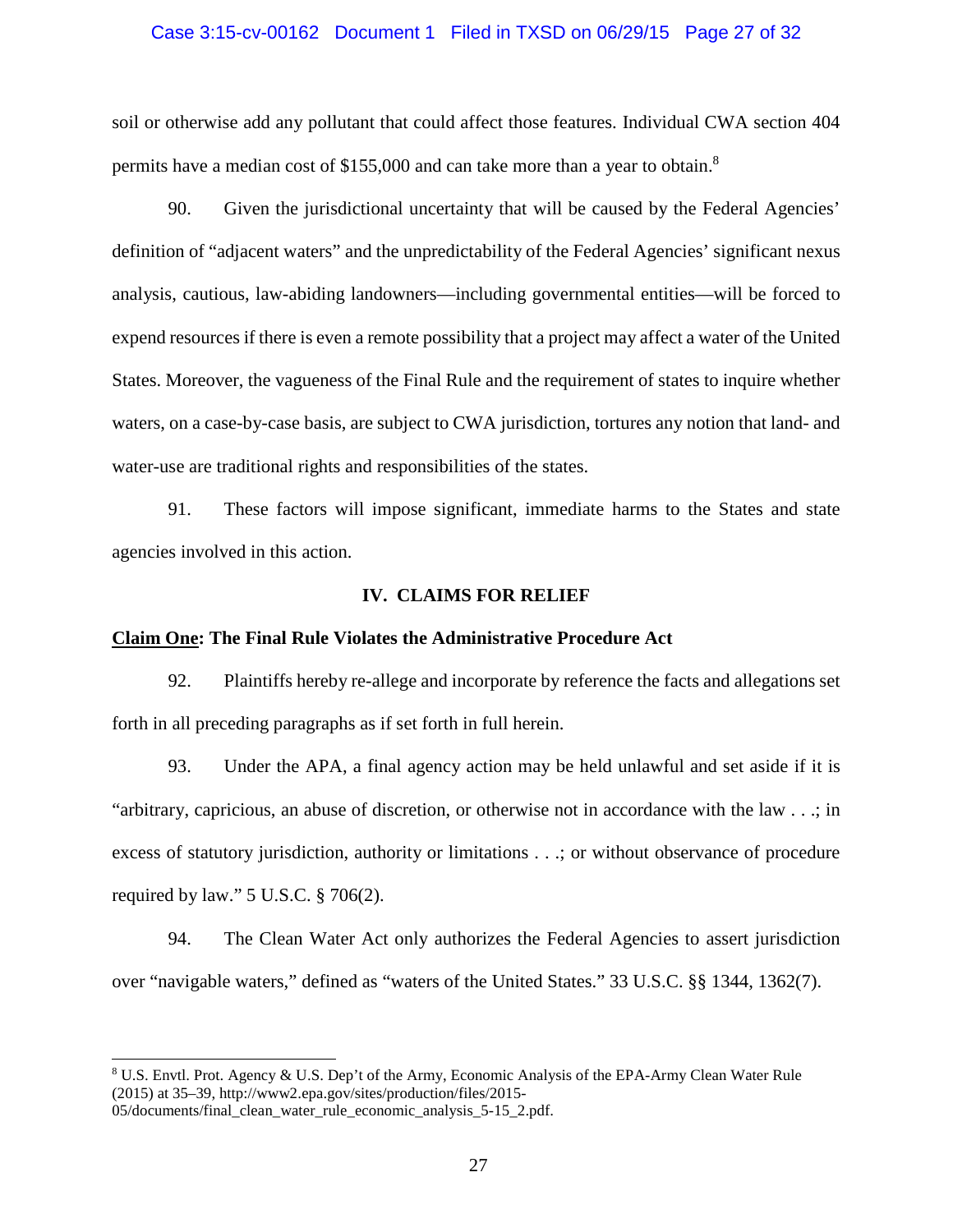#### Case 3:15-cv-00162 Document 1 Filed in TXSD on 06/29/15 Page 28 of 32

95. The Final Rule exceeds the Federal Agencies' statutory authority and is "arbitrary, capricious, an abuse of discretion, or otherwise not in accordance with the law" because it confers jurisdiction to the Federal Agencies over lands and waters that fall outside of the law established by the Clean Water Act, as interpreted by *Riverside Bayview*, *SWANCC*, and *Rapanos*. *See* 5 U.S.C. § 706(2).

96. Secondly, under the APA, an agency must provide a "[g]eneral notice of proposed rulemaking" and provide "interested persons an opportunity to participate in the rulemaking through submission of written data, views, or arguments . . . ." 5 U.S.C.  $\S$ § 553(b)–(c). This requirement includes the requirement that an administrative agency's final rule may differ from its proposed rule only to the extent that the final rule is a "logical outgrowth" of the rule as originally proposed. *See Envtl. Integrity Project v. EPA*, 425 F.3d 992, 996 (D.C. Cir. 2005). And a final rule is a logical outgrowth of a proposed rule only to the extent that interested parties "'should have anticipated' that the change was possible, and thus reasonably should have filed their comments on the subject during the notice-and-comment period." *Ne. Md. Waste Disposal Auth. v. EPA*, 358 F.3d 936, 952 (D.C. Cir. 2004) (quoting *Waukesha v. EPA*, 320 F.3d 228, 245 (D.C. Cir. 2003)).

97. For the reasons above, the Final Rule is not a "logical outgrowth" of the proposed rule. Therefore, the Final Rule violates the APA, 5 U.S.C. §§ 553(b)–(c).

#### **Claim Two: The Final Rule Violates the Commerce Clause**

98. Plaintiffs hereby re-allege and incorporate by reference the facts and allegations set forth in all preceding paragraphs as if set forth in full herein.

99. The federal government lacks a general police power and may only exercise powers expressly granted to it by the Constitution. *See* U.S. CONST., amend. X.; *United States v. Lopez*, 514 U.S. 549, 566 (1995).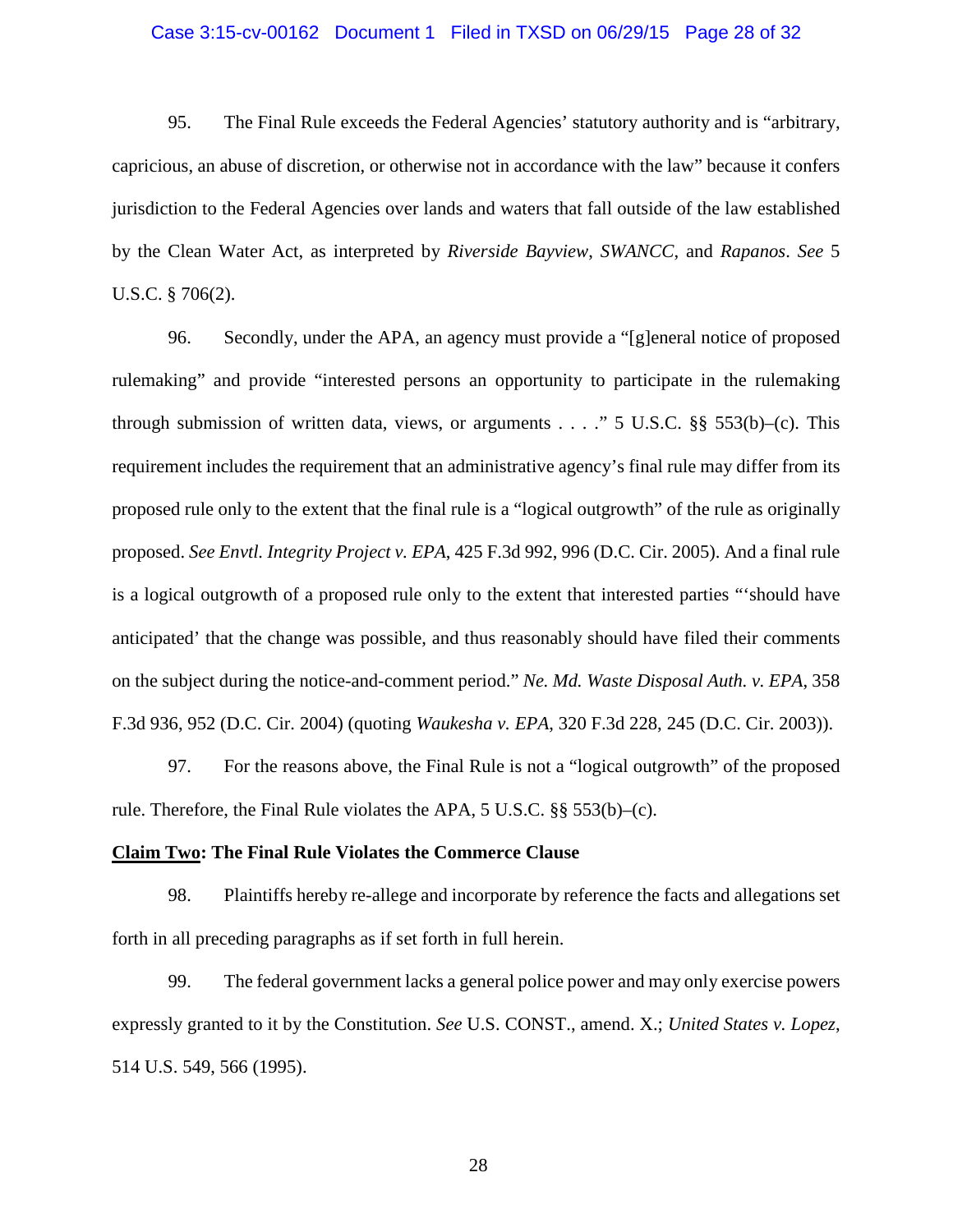#### Case 3:15-cv-00162 Document 1 Filed in TXSD on 06/29/15 Page 29 of 32

100. The Clean Water Act was enacted pursuant to Congress's authority to regulate interstate commerce under Article I, Section 8 of the Constitution. As a result, the Federal Agencies violate the Constitution when their enforcement of the Clean Water Act extends beyond the regulation of interstate commerce. *See SWANCC*, 531 U.S. at 173; *see also United States v. Darby*, 312 U.S. 100, 119–20 (1941) (holding Congress may regulate intrastate activity only where the activity has a "substantial effect" on interstate commerce).

101. The Final Rule violates the Constitution because it will subject to Clean Water Act jurisdiction thousands of miles of intrastate waters that have no substantial effect on interstate commerce. Regulating these waters falls outside the scope of Congress's—and, therefore, the Federal Agencies'—constitutional authority.

102. Therefore, the rule is "arbitrary, capricious, an abuse of discretion, or otherwise not in accordance with the law . . .; in excess of statutory jurisdiction, authority or limitations . . . ; or without observance of procedure required by law." 5 U.S.C. § 706(2).

#### **C. Claim Three: The Final Rule Violates State Sovereignty and the Clear Statement Canon**

103. Plaintiffs hereby re-allege and incorporate by reference the facts and allegations set forth in all preceding paragraphs as set forth in full herein.

104. Under the Tenth Amendment, "[t]he powers not delegated to the United States by the Constitution . . . are reserved to the States respectively, or the people." U.S. CONST., amend. X.

105. The Final Rule encroaches upon the rights of the states to regulate lands within their borders. Land-use planning, regulation, and zoning are not enumerated powers granted to the federal government. They are the basic, fundamental functions of local governmental entities. Authority over these functions is reserved, traditionally, to the states under the Tenth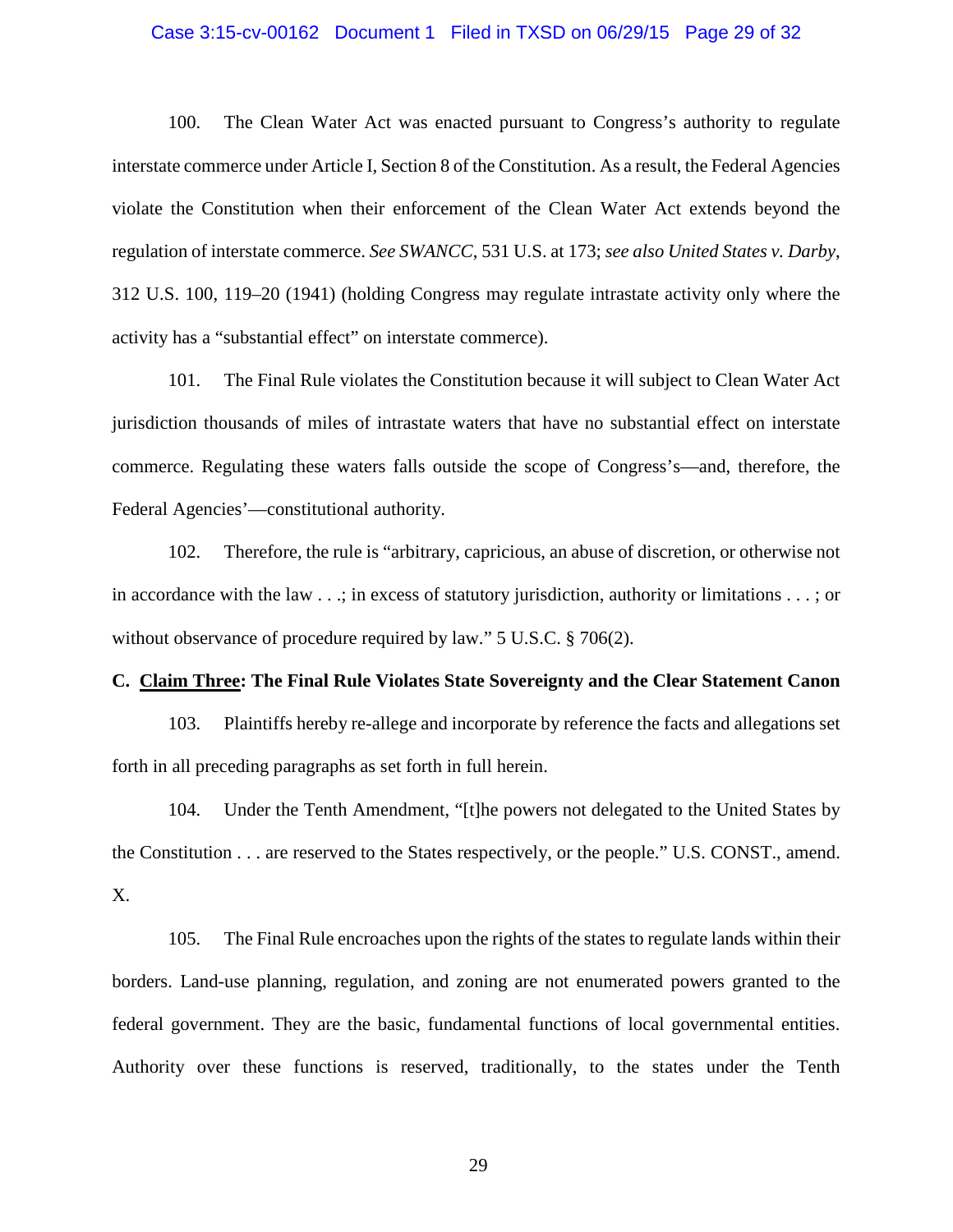#### Case 3:15-cv-00162 Document 1 Filed in TXSD on 06/29/15 Page 30 of 32

Amendment. *See SWANCC*, 531 U.S. at 174 (recognizing the "States' traditional and primary power over land and water use"); *Hess v. Port Auth. Trans-Hudson Corp.*, 513 U.S. 30, 44 (1994) ("Among the rights and powers reserved to the States under the Tenth Amendment is the authority to its land and water resources."); *FERC v. Mississippi*, 456 U.S. 742, 768, n.30 (1982) ("regulation of land use is perhaps the quintessential state activity"); *see also* 33 U.S.C. § 1251(b).

106. The courts traditionally expect "a 'clear and manifest' statement from Congress to authorize an unprecedented intrusion into traditional state authority." *Rapanos*, 547 U.S. at 738 (citing *BFP v. Resolution Trust Corp.*, 511 U.S. 531, 544 (1994)). The phrase "the waters of the United States" does not constitute such a clear and manifest statement. *Id*. On the contrary, the Clean Water Act instructs the Federal Agencies to "recognize, preserve, and protect the primary responsibilities and rights of States . . . to plan the development and use . . . of land and water resources . . . ." 33 U.S.C. § 1251(b). Thus, "where an otherwise acceptable construction of a statute would raise serious constitutional problems, the Court will construe the statute to avoid such problems unless such construction is plainly contrary to the intent of Congress." *Edward J. DeBartolo Corp. v. Fla. Gulf Coast Bldg. & Constr. Trades Council*, 485 U.S. 568, 575 (1988).

107. Therefore, the Final Rule violates the Tenth Amendment, the clear statement canon, and 33 U.S.C. § 1251(b).

#### **PRAYER FOR RELIEF**

WHEREFORE, Plaintiffs respectfully request that the Court:

(1) Adjudge and declare that the rulemaking titled "Clean Water Rule: Definition of 'Waters of the United States,'" promulgated in 33 CFR Part 328 and 40 CFR Parts 110, 112, 116, 117, 122, 230, 232, 300, 302, and 401 is unlawful because it is inconsistent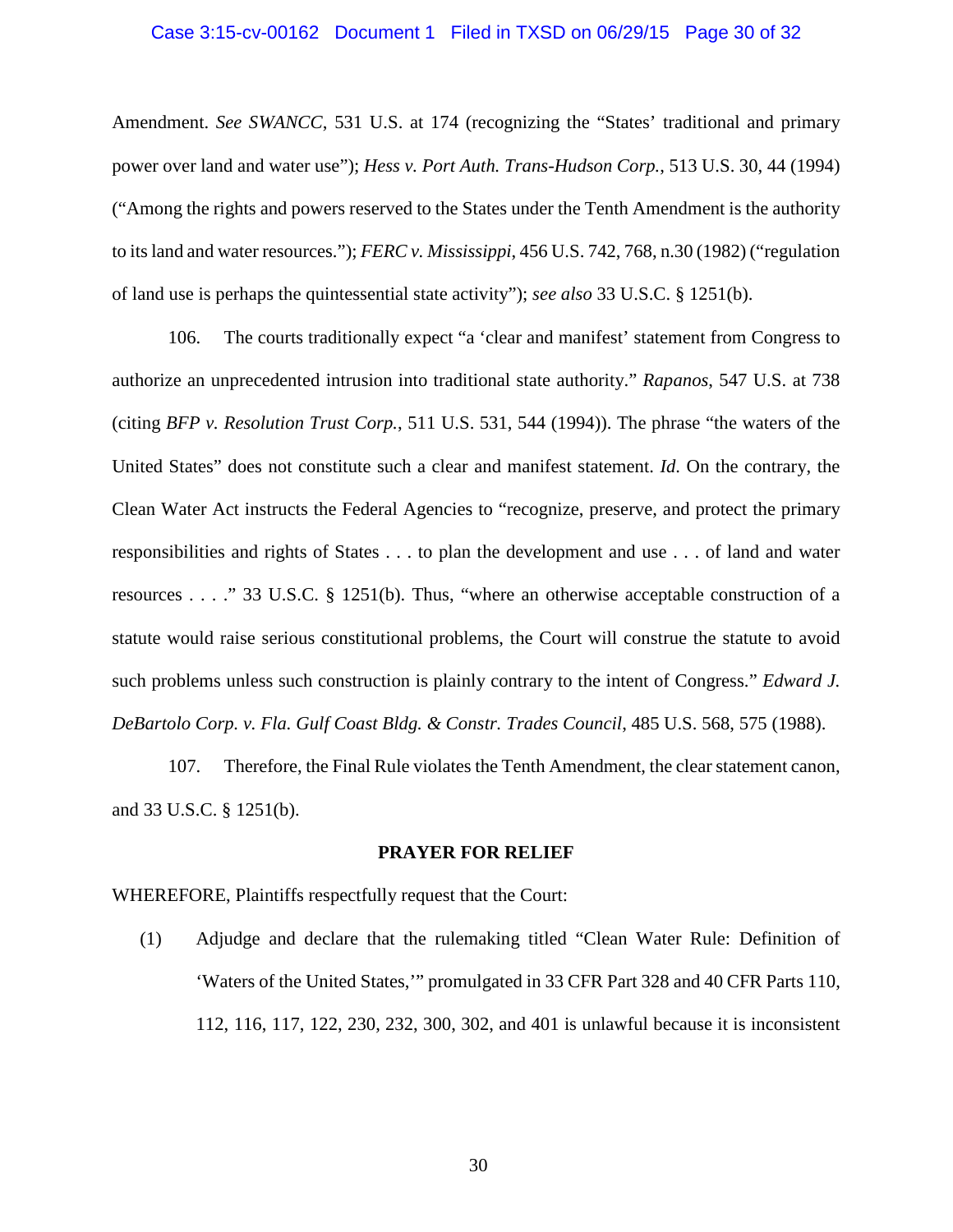# Case 3:15-cv-00162 Document 1 Filed in TXSD on 06/29/15 Page 31 of 32

with, and in excess of, the EPA's and U.S. Army Corps of Engineers' statutory authority under the CWA;

- (2) Adjudge and declare that the Final Rule is arbitrary, capricious, an abuse of discretion, and not in accordance with law;
- (3) Adjudge and declare that the Final Rule violates the Constitution of the United States.
- (4) Vacate the Final Rule;
- (5) Award Plaintiffs their reasonable fees, costs, expenses, and disbursements, including attorney's fees, associated with this litigation; and grant Plaintiffs such additional and further relief as the Court may deem just, proper, and necessary.